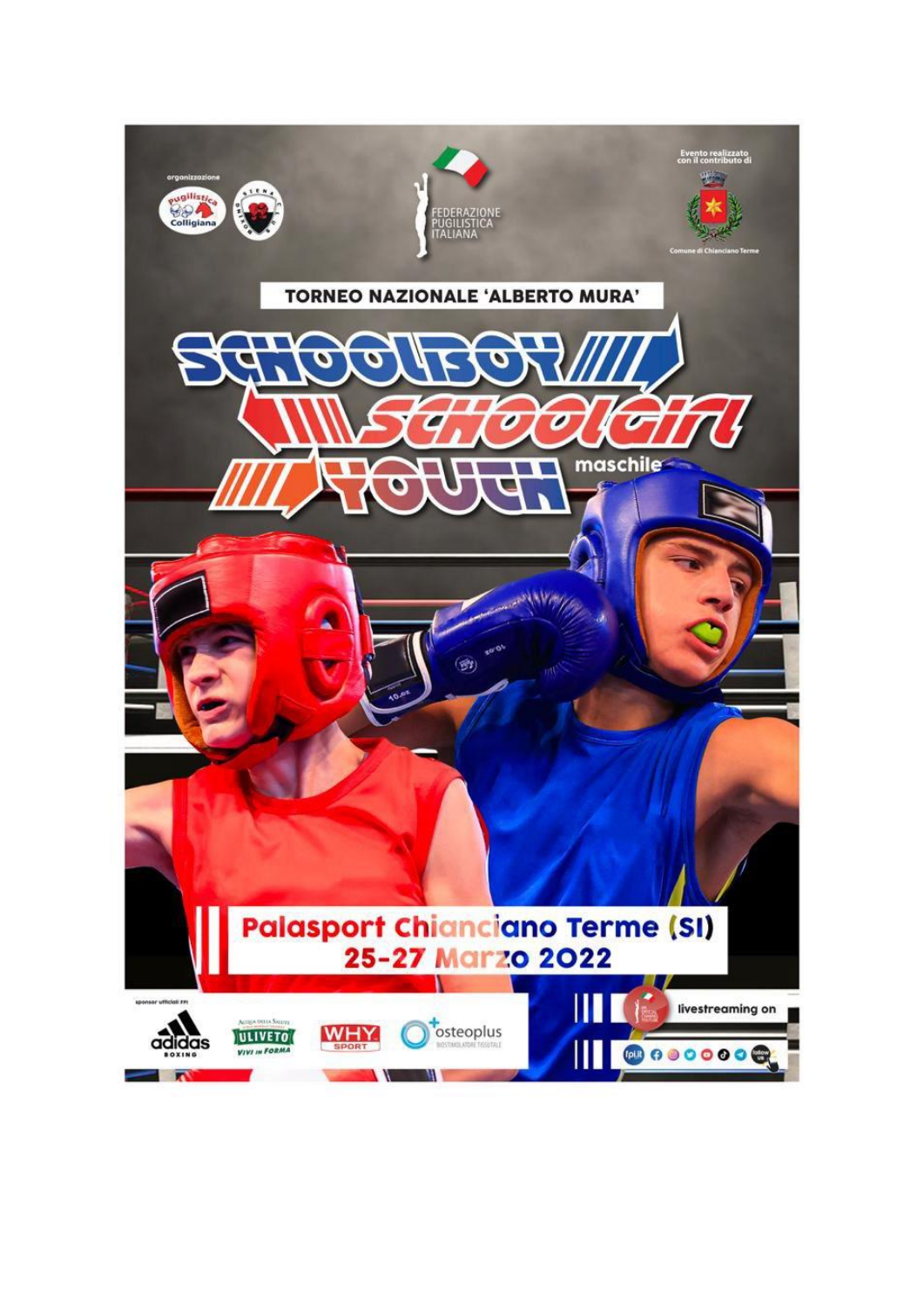



#### **Session 1**

# **VEN 25 MAR 2022 14:00**

|                |                | Order Bout Weight Category |             | Corner                    | Name                                                                         | Seed                                                                    | Team<br>Code    | Winner                                                                                                                         | Result    | <b>Decision</b>                                             |
|----------------|----------------|----------------------------|-------------|---------------------------|------------------------------------------------------------------------------|-------------------------------------------------------------------------|-----------------|--------------------------------------------------------------------------------------------------------------------------------|-----------|-------------------------------------------------------------|
| $\mathbf{1}$   | 1              | (51kg)                     | Referee: SD | <b>RED</b><br><b>BLUE</b> | <b>DAMIANO GERARDO</b><br><b>CANNONE TOMMASO</b><br>TORRU ALBERTO            | Judge 1: CL<br>Judge 2: SC<br>Judge 3: AB<br>Judge 4: CP<br>Judge 5: PL | EM<br>LZ        | <b>BLUE</b><br>SERINO AMAELE<br>PORRACCHIO ANTONIO<br><b>VOLPIN GIOEGIO</b><br>PASSARIELLO ANGELO<br>MONACELLI SILVIA          | SC        | R <sub>2</sub> 0:03<br>9:10<br>8:10<br>9:10<br>8:10<br>9:10 |
| $\overline{c}$ | 2              | (51kg)                     | Referee: LZ | RED<br><b>BLUE</b>        | <b>SERRA MATTEO</b><br><b>IAIA FRANCESCO</b><br><b>CORRADI SILVIA</b>        | Judge 1: SC<br>Judge 2: TS<br>Judge 3: SD<br>Judge 4: LZ<br>Judge 5: SD | LВ<br>PL        | <b>BLUE</b><br>CAVALLARO SIMONA<br><b>FRANCHI CARLO</b><br><b>TORRU ALBERTO</b><br>VALENTINO GAETANO<br><b>BUSI MARIANGELA</b> | <b>WP</b> | 4:0<br>27:29<br>27:29<br>27:29<br>27:29<br>28:28            |
| 3              | 3              | (54kg)                     | Referee: SC | RED<br><b>BLUE</b>        | <b>MOSCA SANTE</b><br><b>MANCINI CHRISTIAN</b><br>CAVALLARO SIMONA           | Judge 1: EM<br>Judge 2: PL<br>Judge 3: PL<br>Judge 4: SC<br>Judge 5: CL | <b>TS</b><br>CP | <b>RED</b><br><b>GUIDA DIEGO</b><br>MACCHIAROLA FABIO<br><b>MONACELLI SILVIA</b><br>PORRACCHIO ANTONIO<br>SERINO AMAELE        | <b>WP</b> | 5:0<br>30:27<br>30:27<br>30:27<br>30:27<br>29:28            |
| 4              | 4              | (54kg)                     | Referee: TS | <b>RED</b><br>BLUE        | <b>MONTE SAMUEL</b><br><b>CAMPANILE DARIO</b><br><b>FRANCHI CARLO</b>        | Judge 1: LZ<br>Judge 2: CP<br>Judge 3: LZ<br>Judge 4: AB<br>Judge 5: SC | <b>SD</b><br>EM | <b>BLUE</b><br><b>CORRADI SILVIA</b><br>PASSARIELLO ANGELO<br>VALENTINO GAETANO<br><b>VOLPIN GIOEGIO</b><br>CAVALLARO SIMONA   | WP        | 5:0<br>27:29<br>28:29<br>27:30<br>27:29<br>28:29            |
| 5              | 5              | $\overline{(57}$ kg)       | Referee: EM | <b>RED</b><br><b>BLUE</b> | RODRIGUEZ GIAN LUCA<br>SORTINO SALVATORE<br><b>GUIDA DIEGO</b>               | Judge 1: SD<br>Judge 2: PL<br>Judge 3: PL<br>Judge 4: CL<br>Judge 5: SD | LB<br>SC        | <b>RED</b><br><b>BUSI MARIANGELA</b><br>MACCHIAROLA FABIO<br>MONACELLI SILVIA<br>SERINO AMAELE<br>TORRU ALBERTO                | <b>WP</b> | 5:0<br>29:27<br>29:27<br>29:26<br>29:26<br>29:27            |
| 6              | 6              | (57kg)                     | Referee: PL | <b>RED</b><br><b>BLUE</b> | <b>GALDI GIANMARCO</b><br><b>GROTTI SIMONE</b><br><b>MACCHIAROLA FABIO</b>   | Judge 1: SC<br>Judge 2: AB<br>Judge 3: TS<br>Judge 4: LZ<br>Judge 5: SC | СP<br>EM        | <b>BLUE</b><br>PORRACCHIO ANTONIO<br><b>VOLPIN GIOEGIO</b><br>FRANCHI CARLO<br><b>CORRADI SILVIA</b><br>CAVALLARO SIMONA       | WP        | 5:0<br>27:30<br>27:30<br>27:30<br>27:30<br>27:30            |
| $\overline{7}$ | $\overline{7}$ | (60kg)                     | Referee: PL | RED<br><b>BLUE</b>        | <b>SCALA UMBERTO</b><br><b>DELLE CURTI DARIO</b><br>MONACELLI SILVIA         | Judge 1: LZ<br>Judge 2: TS<br>Judge 3: CL<br>Judge 4: SD<br>Judge 5: AB | SC<br>GS        | <b>RED</b><br><b>CORRADI SILVIA</b><br>FRANCHI CARLO<br>SERINO AMAELE<br><b>TORRU ALBERTO</b><br><b>VOLPIN GIOEGIO</b>         | <b>WP</b> | 4:1<br>29:28<br>29:28<br>29:28<br>28:29<br>29:28            |
| 8              | 8              | (60kg)                     | Referee: SC | <b>RED</b><br><b>BLUE</b> | <b>EVANGELISTA DANIELE</b><br><b>ESPOSITO GIUSEPPE</b><br>PORRACCHIO ANTONIO | Judge 1: SC<br>Judge 2: SD<br>Judge 3: EM<br>Judge 4: PL<br>Judge 5: CL | LZ<br>CP        | <b>BLUE</b><br>CAVALLARO SIMONA<br><b>BUSI MARIANGELA</b><br><b>GUIDA DIEGO</b><br>MACCHIAROLA FABIO<br>SERINO AMAELE          | WP        | 5:0<br>25:30<br>25:30<br>25:30<br>24:30<br>24:30            |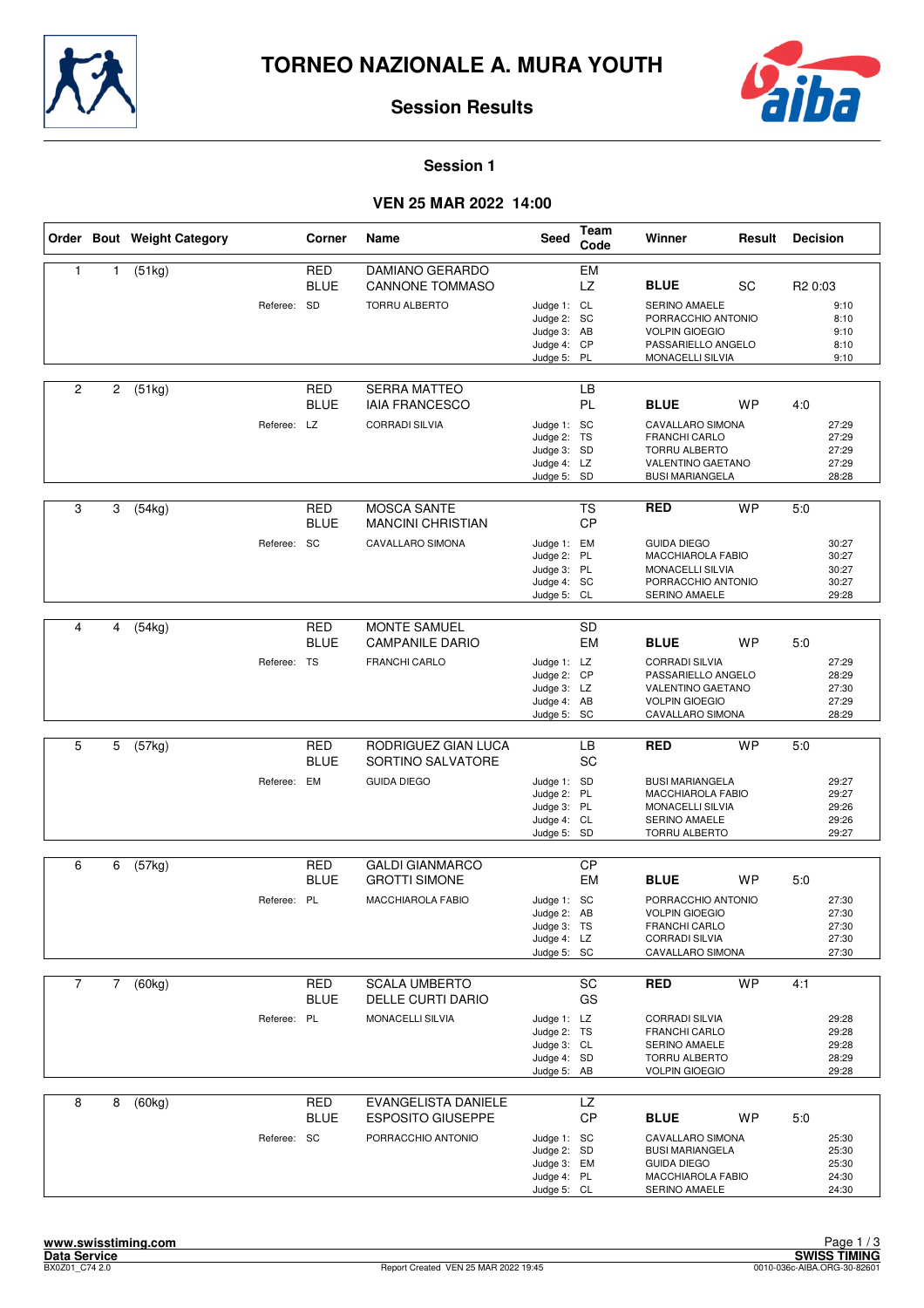



#### **Session 1**

# **VEN 25 MAR 2022 14:00**

|    |    | Order Bout Weight Category |             | Corner                    | Name                                                          | Seed                                                                    | Team<br>Code           | Winner                                                                                                                                 | Result    | <b>Decision</b>                                  |
|----|----|----------------------------|-------------|---------------------------|---------------------------------------------------------------|-------------------------------------------------------------------------|------------------------|----------------------------------------------------------------------------------------------------------------------------------------|-----------|--------------------------------------------------|
| 9  | 9  | (63.5kg)                   | Referee: CP | <b>RED</b><br><b>BLUE</b> | MIRABELLA GIUSEPPE<br>PASSAROTTI MOUHIB<br>PASSARIELLO ANGELO | Judge 1: LZ<br>Judge 2: TS<br>Judge 3: PL                               | SC<br>LB               | <b>BLUE</b><br><b>CORRADI SILVIA</b><br><b>FRANCHI CARLO</b><br><b>MONACELLI SILVIA</b>                                                | <b>WP</b> | 5:0<br>28:29<br>28:29<br>28:29                   |
|    |    |                            |             |                           |                                                               | Judge 4: SD<br>Judge 5:                                                 | LZ                     | TORRU ALBERTO<br>VALENTINO GAETANO                                                                                                     |           | 27:30<br>27:30                                   |
| 10 | 10 | (63.5kg)                   |             | <b>RED</b><br><b>BLUE</b> | <b>MUSELLA GIOVANNI</b><br><b>TOMASELLI THOMAS</b>            |                                                                         | <b>VE</b><br><b>LZ</b> | <b>BLUE</b>                                                                                                                            | <b>WP</b> | 4:1                                              |
|    |    |                            | Referee: CL |                           | SERINO AMAELE                                                 | Judge 1: AB<br>Judge 2: SC<br>Judge 3: PL<br>Judge 4: EM<br>Judge 5: SC |                        | <b>VOLPIN GIOEGIO</b><br>PORRACCHIO ANTONIO<br><b>MACCHIAROLA FABIO</b><br><b>GUIDA DIEGO</b><br>CAVALLARO SIMONA                      |           | 28:29<br>28:29<br>28:29<br>29:28<br>28:29        |
| 11 | 11 | $(67$ Akg)                 |             | <b>RED</b><br><b>BLUE</b> | <b>BOUSSADRA BILAL</b><br><b>TUMMINARO LORENZO</b>            |                                                                         | CP<br><b>TS</b>        | <b>RED</b>                                                                                                                             | <b>WP</b> | 5.0                                              |
|    |    |                            | Referee: AB |                           | <b>VOLPIN GIOEGIO</b>                                         | Judge 1: SD<br>Judge 2: PL<br>Judge 3: LZ<br>Judge 4: SD<br>Judge 5: CL |                        | <b>TORRU ALBERTO</b><br>MONACELLI SILVIA<br><b>CORRADI SILVIA</b><br><b>BUSI MARIANGELA</b><br>SERINO AMAELE                           |           | 30:27<br>30:26<br>30:26<br>30:25<br>30:25        |
| 12 | 12 | (67 Bkg)                   |             | <b>RED</b>                | <b>DELLI PAOLI AGOSTINO</b>                                   |                                                                         | GS                     |                                                                                                                                        |           |                                                  |
|    |    |                            | Referee: SD | BLUE                      | <b>VETTORE NICOLO'</b><br><b>TORRU ALBERTO</b>                | Judge 1: SC<br>Judge 2: TS<br>Judge 3: EM<br>Judge 4: PL<br>Judge 5: SC | <b>VE</b>              | <b>BLUE</b><br><b>CAVALLARO SIMONA</b><br><b>FRANCHI CARLO</b><br><b>GUIDA DIEGO</b><br><b>MACCHIAROLA FABIO</b><br>PORRACCHIO ANTONIO | <b>WP</b> | 3:2<br>28:29<br>28:29<br>28:29<br>29:28<br>29:28 |
|    |    |                            |             |                           |                                                               |                                                                         |                        |                                                                                                                                        |           |                                                  |
| 13 | 13 | (67 Bkg)                   |             | <b>RED</b><br><b>BLUE</b> | <b>CURY ROBERTO</b><br><b>BERNASCONI MATTIA</b>               |                                                                         | LZ<br>LB               | <b>RED</b>                                                                                                                             | <b>WP</b> | 5.0                                              |
|    |    |                            | Referee: SD |                           | <b>BUSI MARIANGELA</b>                                        | Judge 1: PL<br>Judge 2: CP<br>Judge 3: CL<br>Judge 4: AB<br>Judge 5: SD |                        | <b>MONACELLI SILVIA</b><br>PASSARIELLO ANGELO<br>SERINO AMAELE<br><b>VOLPIN GIOEGIO</b><br><b>TORRU ALBERTO</b>                        |           | 30:27<br>30:27<br>30:26<br>30:27<br>30:27        |
| 14 | 14 | (71kg)                     |             | <b>RED</b>                | <b>RUSSOTTO GIOELE</b>                                        |                                                                         | <b>SC</b>              |                                                                                                                                        |           |                                                  |
|    |    |                            | Referee: LZ | <b>BLUE</b>               | RENDOLA LORENZO<br><b>VALENTINO GAETANO</b>                   | Judge 1: PL                                                             | GS                     | <b>BLUE</b><br>MACCHIAROLA FABIO                                                                                                       | <b>WP</b> | 5:0<br>27:30                                     |
|    |    |                            |             |                           |                                                               | Judge 2:<br>Judge 3: TS<br>Judge 4: LZ<br>Judge 5: SD                   | EM                     | <b>GUIDA DIEGO</b><br>FRANCHI CARLO<br><b>CORRADI SILVIA</b><br><b>BUSI MARIANGELA</b>                                                 |           | 27:30<br>27:30<br>28:29<br>27:30                 |
| 15 | 15 | (71kg)                     |             | RED<br><b>BLUE</b>        | <b>VIRANO MANUEL</b><br><b>GRAVOTTA GIULIO</b>                |                                                                         | <b>PM</b><br>LZ        | <b>RED</b>                                                                                                                             | RSC-I     | R <sub>2</sub> 2:34                              |
|    |    |                            | Referee: PL |                           | MACCHIAROLA FABIO                                             | Judge 1: SC<br>Judge 2: TS<br>Judge 3: CP<br>Judge 4: CL<br>Judge 5: AB |                        | CAVALLARO SIMONA<br><b>FRANCHI CARLO</b><br>PASSARIELLO ANGELO<br><b>SERINO AMAELE</b><br><b>VOLPIN GIOEGIO</b>                        |           | 9:10<br>9:10<br>10:9<br>9:10<br>9:10             |
| 16 | 16 | (75kg)                     |             | <b>RED</b><br>BLUE        | MUNZONE GIUSEPPE<br>DELLE CURTI CIRO                          |                                                                         | SC<br>GS               | <b>BLUE</b>                                                                                                                            | WP        | 5:0                                              |
|    |    |                            | Referee: EM |                           | <b>GUIDA DIEGO</b>                                            | Judge 1: PL<br>Judge 2: LZ<br>Judge 3: SD<br>Judge 4: SD<br>Judge 5: AB |                        | MONACELLI SILVIA<br><b>CORRADI SILVIA</b><br><b>BUSI MARIANGELA</b><br><b>TORRU ALBERTO</b><br><b>VOLPIN GIOEGIO</b>                   |           | 27:30<br>27:30<br>27:30<br>27:30<br>27:30        |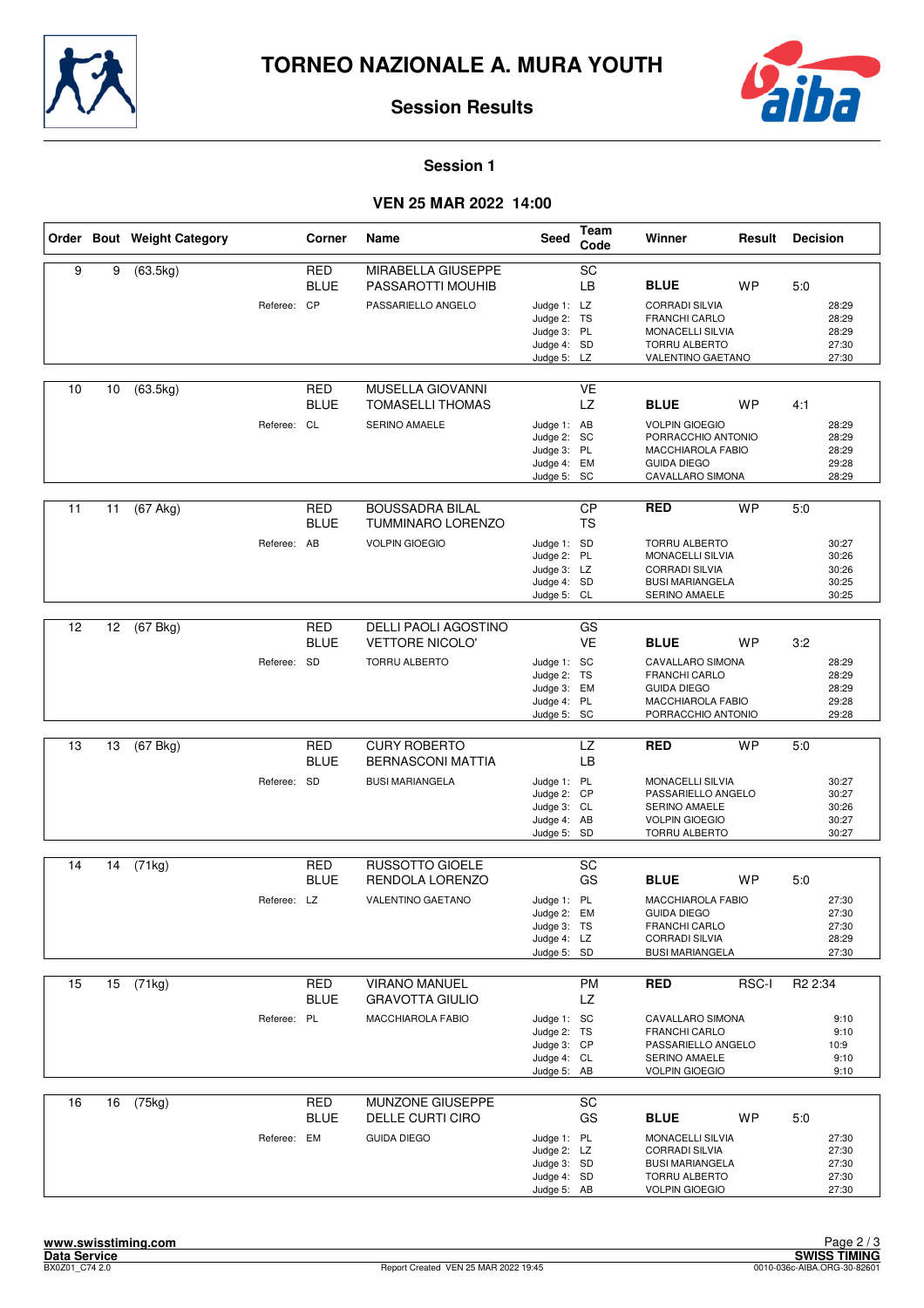



### **Session 1**

## **VEN 25 MAR 2022 14:00**

|                |                | Order Bout Weight Category |             | Corner                    | Name                                                                    | Seed                                                                    | Team<br>Code           | Winner                                                                                                             | Result     | <b>Decision</b> |                                             |
|----------------|----------------|----------------------------|-------------|---------------------------|-------------------------------------------------------------------------|-------------------------------------------------------------------------|------------------------|--------------------------------------------------------------------------------------------------------------------|------------|-----------------|---------------------------------------------|
| $\mathbf{1}$   | 1              | (46 Wkg)                   | Referee: SD | RED<br><b>BLUE</b>        | <b>MACCHIOLO MARIA</b><br><b>TAMBONE NORA</b><br><b>BUSI MARIANGELA</b> | Judge 1: LZ                                                             | <b>PM</b><br>SC        | <b>BLUE</b><br>VALENTINO GAETANO                                                                                   | <b>WP</b>  | 5:0             | 27:30                                       |
|                |                |                            |             |                           |                                                                         | Judge 2: AB<br>Judge 3: PL<br>Judge 4: SD<br>Judge 5: EM                |                        | <b>VOLPIN GIOEGIO</b><br><b>MONACELLI SILVIA</b><br>TORRU ALBERTO<br><b>GUIDA DIEGO</b>                            |            |                 | 27:30<br>27:30<br>27:30<br>27:30            |
| $\overline{c}$ | 2              | (48 Wkg)                   |             | RED<br><b>BLUE</b>        | VITONI LUDOVICA<br><b>FRIGO ALICE</b>                                   |                                                                         | LZ<br><b>VE</b>        | <b>RED</b>                                                                                                         | <b>WP</b>  | 3:2             |                                             |
|                |                |                            | Referee: PL |                           | MONACELLI SILVIA                                                        | Judge 1: TS<br>Judge 2: PL<br>Judge 3: SC<br>Judge 4: CL<br>Judge 5: CP |                        | <b>FRANCHI CARLO</b><br>MACCHIAROLA FABIO<br>CAVALLARO SIMONA<br>SERINO AMAELE<br>PASSARIELLO ANGELO               |            |                 | * 28:28<br>28:29<br>29:28<br>28:29<br>30:27 |
| 3              | 3              | $(51$ Wkg)                 |             | <b>RED</b><br><b>BLUE</b> | <b>DELFINETTI LUCIENNE</b><br>DI FELICE MARTINA                         |                                                                         | <b>CP</b><br>AB        | <b>BLUE</b>                                                                                                        | SC         | R <sub>2</sub>  |                                             |
|                |                |                            | Referee: SC |                           | PORRACCHIO ANTONIO                                                      | Judge 1: SD<br>Judge 2: LZ<br>Judge 3: EM<br>Judge 4: SD<br>Judge 5: LZ |                        | <b>BUSI MARIANGELA</b><br><b>CORRADI SILVIA</b><br><b>GUIDA DIEGO</b><br><b>TORRU ALBERTO</b><br>VALENTINO GAETANO |            |                 | 9:10<br>9:10<br>9:10<br>8:10<br>8:10        |
|                |                |                            |             |                           |                                                                         |                                                                         |                        |                                                                                                                    |            |                 |                                             |
| 4              | 4              | (51 Wkg)                   |             | <b>RED</b><br><b>BLUE</b> | <b>GURCIULLO CAROL</b><br><b>VALLERO ADELE</b>                          |                                                                         | SC<br><b>PM</b>        | <b>BLUE</b>                                                                                                        | <b>WP</b>  | 4:1             |                                             |
|                |                |                            | Referee: CL |                           | SERINO AMAELE                                                           | Judge 1: TS<br>Judge 2: PL<br>Judge 3: PL<br>Judge 4: CP<br>Judge 5: LZ |                        | <b>FRANCHI CARLO</b><br>MACCHIAROLA FABIO<br>MONACELLI SILVIA<br>PASSARIELLO ANGELO<br>VALENTINO GAETANO           |            |                 | 27:30<br>28:29<br>27:30<br>29:28<br>27:30   |
|                |                |                            |             |                           |                                                                         |                                                                         |                        |                                                                                                                    |            |                 |                                             |
| 5              | 5              | $(54$ Wkg)                 |             | <b>RED</b><br><b>BLUE</b> | <b>FILARDI ESTELLA</b><br>DA TOS FRANCESCA                              |                                                                         | SC<br><b>VE</b>        | <b>RED</b>                                                                                                         | <b>WP</b>  | 5.0             |                                             |
|                |                |                            | Referee: LZ |                           | VALENTINO GAETANO                                                       | Judge 1: CL<br>Judge 2: EM<br>Judge 3: SD<br>Judge 4: SD<br>Judge 5: AB |                        | SERINO AMAELE<br><b>GUIDA DIEGO</b><br><b>BUSI MARIANGELA</b><br>TORRU ALBERTO<br><b>VOLPIN GIOEGIO</b>            |            |                 | 30:27<br>30:27<br>30:27<br>30:27<br>30:27   |
| 6              | 6              | (54 Wkg)                   |             | <b>RED</b><br><b>BLUE</b> | DE ROSA ALLEGRA<br><b>GREGUOLDO ALICE</b>                               |                                                                         | <b>CP</b><br><b>PM</b> | <b>RED</b>                                                                                                         | <b>WP</b>  | 5:0             |                                             |
|                |                |                            | Referee: AB |                           | <b>VOLPIN GIOEGIO</b>                                                   | Judge 1: CL<br>Judge 2: PL<br>Judge 3: PL<br>Judge 4: TS<br>Judge 5: LZ |                        | <b>SERINO AMAELE</b><br>MONACELLI SILVIA<br>MACCHIAROLA FABIO<br>FRANCHI CARLO<br><b>CORRADI SILVIA</b>            |            |                 | 29:28<br>30:27<br>29:28<br>30:27<br>30:27   |
| $\overline{7}$ | $\overline{7}$ | (60 Wkg)                   |             | RED                       | DELL'AQUILA FRANCESCA                                                   |                                                                         | PM                     | <b>RED</b>                                                                                                         | <b>WP</b>  | 5:0             |                                             |
|                |                |                            | Referee: SC | <b>BLUE</b>               | <b>GOLINO MADDALENA</b><br>CAVALLARO SIMONA                             | Judge 1: SD<br>Judge 2: EM<br>Judge 3: SC<br>Judge 4: SD<br>Judge 5: AB | GS                     | <b>BUSI MARIANGELA</b><br><b>GUIDA DIEGO</b><br>PORRACCHIO ANTONIO<br>TORRU ALBERTO<br><b>VOLPIN GIOEGIO</b>       |            |                 | 29:28<br>29:28<br>29:27<br>29:28<br>30:27   |
| 8              | 8              | (70 Wkg)                   |             | RED<br>BLUE               | <b>MOVIO ARISTEA</b><br><b>SCORRANO SARA</b>                            |                                                                         | <b>FVG</b><br>PM       | <b>BLUE</b>                                                                                                        | <b>RSC</b> | R <sub>2</sub>  |                                             |
|                |                |                            | Referee: LZ |                           | VALENTINO GAETANO                                                       | Judge 1: LZ<br>Judge 2: TS<br>Judge 3: PL<br>Judge 4: PL<br>Judge 5: CL |                        | <b>CORRADI SILVIA</b><br><b>FRANCHI CARLO</b><br>MACCHIAROLA FABIO<br>MONACELLI SILVIA<br>SERINO AMAELE            |            |                 | 9:10<br>9:10<br>9:10<br>9:10<br>9:10        |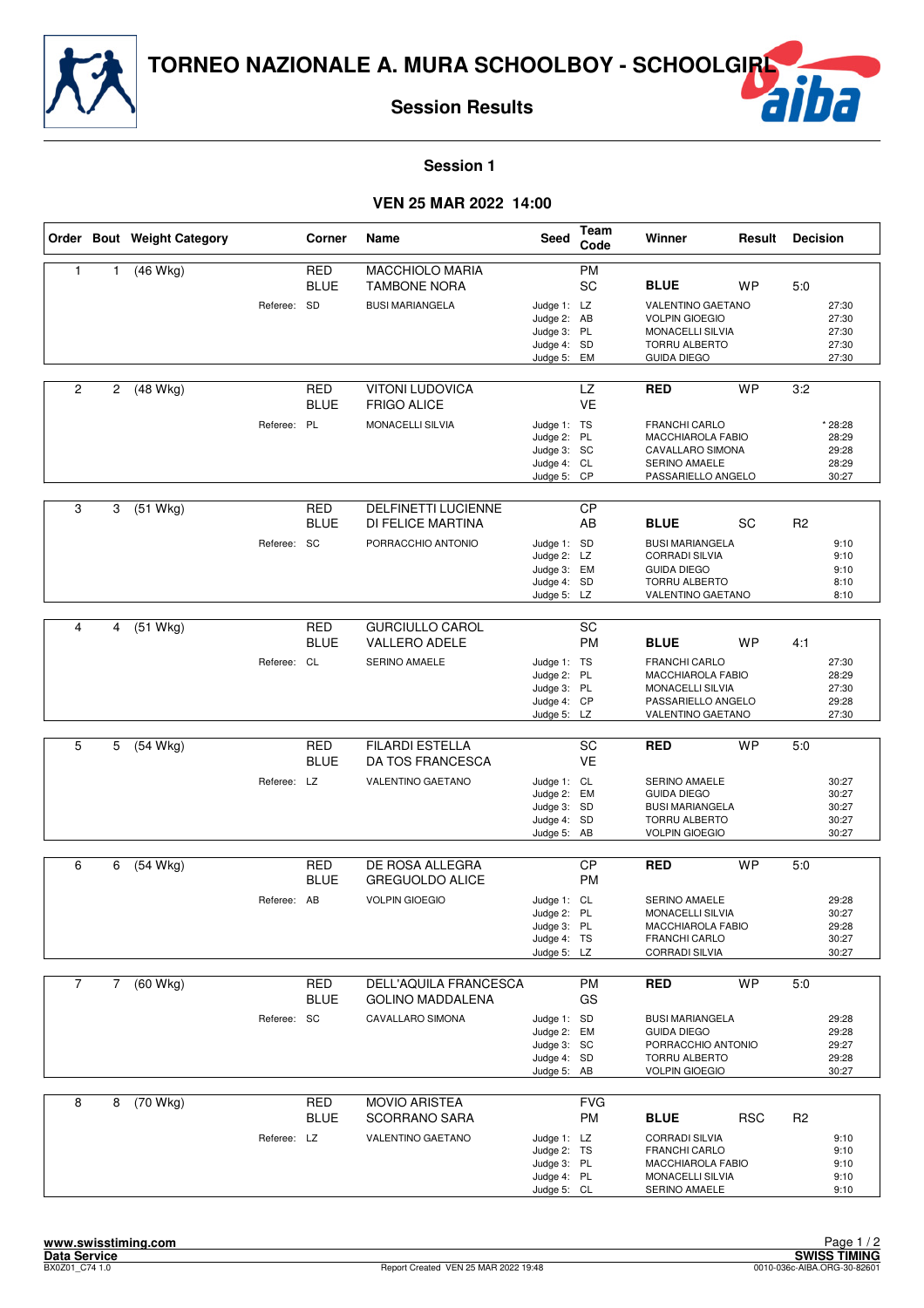

| <b>LEGEND</b>       |    |              |                                      |                       |    |               |                             |
|---------------------|----|--------------|--------------------------------------|-----------------------|----|---------------|-----------------------------|
| Preferred winner    | Rn | Round number | <b>RSC</b>                           | Referee Stops Contest | WP | Win on points |                             |
|                     |    |              |                                      |                       |    |               |                             |
| www.swisstiming.com |    |              |                                      |                       |    |               | Page $2/2$                  |
| <b>Data Service</b> |    |              |                                      |                       |    |               | <b>SWISS TIMING</b>         |
| BX0Z01 C74 1.0      |    |              | Report Created VEN 25 MAR 2022 19:48 |                       |    |               | 0010-036c-AIBA.ORG-30-82601 |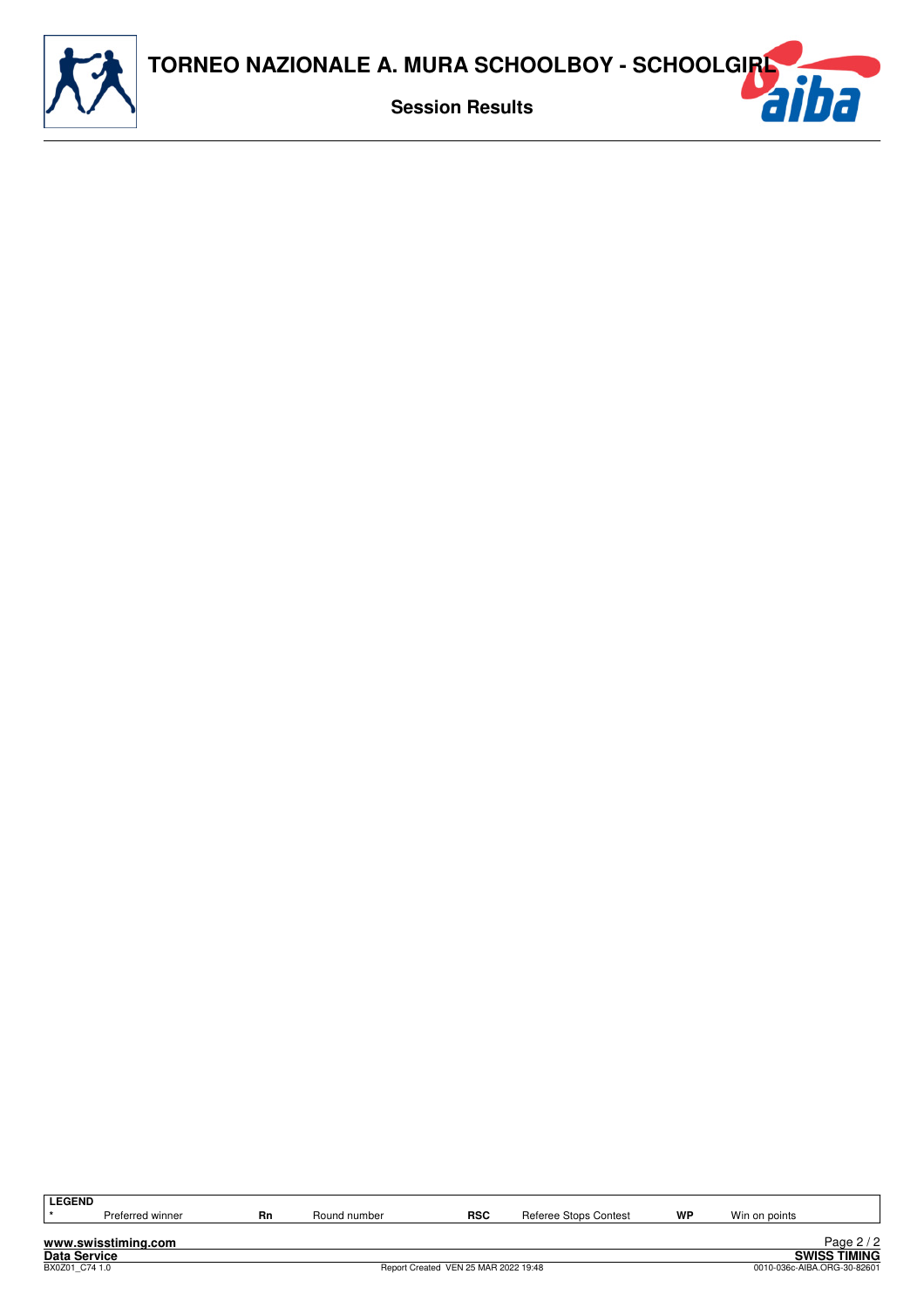



#### **Session 1**

## **VEN 25 MAR 2022 14:00**

|    |    | Order Bout Weight Category |          | Corner                    | Name                                   | Seed                                                                    | Team<br>Code | Winner                                                                                                           | Result    | <b>Decision</b>                           |
|----|----|----------------------------|----------|---------------------------|----------------------------------------|-------------------------------------------------------------------------|--------------|------------------------------------------------------------------------------------------------------------------|-----------|-------------------------------------------|
| 17 | 17 | (80kg)                     |          | <b>RED</b><br><b>BLUE</b> | ROCCHIA DAVIDE<br><b>MORINA ERLOND</b> |                                                                         | AB<br>EM     | <b>BLUE</b>                                                                                                      | <b>WP</b> | 5:0                                       |
|    |    |                            | Referee: | TS                        | <b>FRANCHI CARLO</b>                   | Judge 1: PL<br>Judge 2: SC<br>Judge 3: CP<br>Judge 4: SC<br>Judge 5: CL |              | <b>MACCHIAROLA FABIO</b><br>CAVALLARO SIMONA<br>PASSARIELLO ANGELO<br>PORRACCHIO ANTONIO<br><b>SERINO AMAELE</b> |           | 26:30<br>26:29<br>27:29<br>26:30<br>26:30 |

LEGEND<br>Rn

**www.swisstiming.com**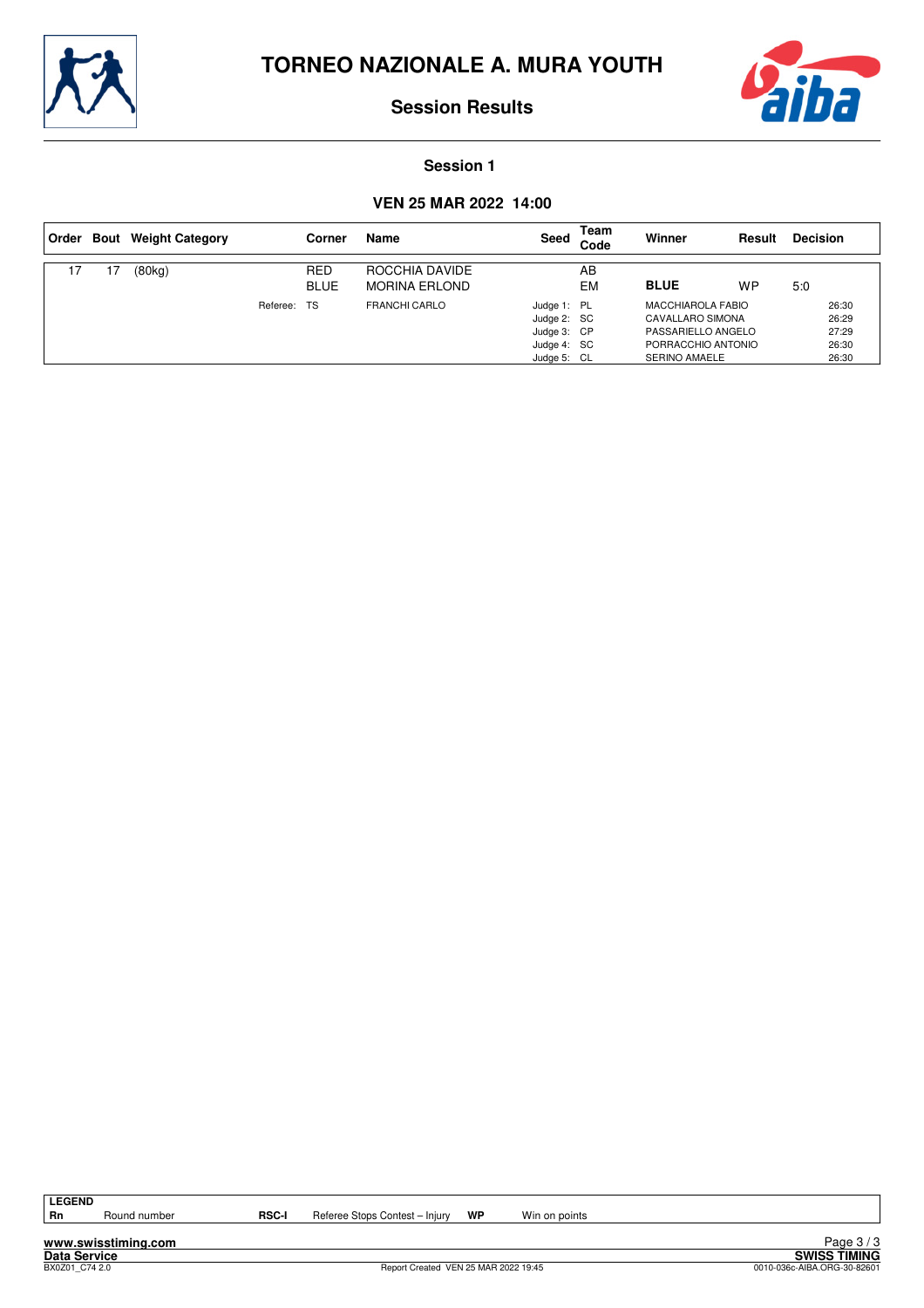

# F

### **Session 2**

# **SAB 26 MAR 2022 14:00**

|                |    | Order Bout Weight Category |             | Corner                    | Name                                              | Seed                       | Team<br>Code           | Winner                                        | Result    | <b>Decision</b> |                |
|----------------|----|----------------------------|-------------|---------------------------|---------------------------------------------------|----------------------------|------------------------|-----------------------------------------------|-----------|-----------------|----------------|
| $\mathbf{1}$   | 30 | (48 Wkg)                   |             | <b>RED</b>                | DE DONATO ANNA                                    |                            | AB                     |                                               |           |                 |                |
|                |    |                            |             | <b>BLUE</b>               | <b>VITONI LUDOVICA</b>                            |                            | LZ.                    | <b>BLUE</b>                                   | <b>WP</b> | 4:0             |                |
|                |    |                            | Referee: SD |                           | <b>BUSI MARIANGELA</b>                            | Judge 1: EM                |                        | <b>GUIDA DIEGO</b>                            |           |                 | 28:29          |
|                |    |                            |             |                           |                                                   | Judge 2: CP                |                        | PASSARIELLO ANGELO                            |           |                 | 28:28          |
|                |    |                            |             |                           |                                                   | Judge 3: SD                |                        | <b>TORRU ALBERTO</b>                          |           |                 | 27:30          |
|                |    |                            |             |                           |                                                   | Judge 4: SC<br>Judge 5: PL |                        | PORRACCHIO ANTONIO<br>MONACELLI SILVIA        |           |                 | 28:29<br>28:29 |
|                |    |                            |             |                           |                                                   |                            |                        |                                               |           |                 |                |
| 2              | 31 | $(51$ Wkg)                 |             | <b>RED</b><br><b>BLUE</b> | DI FELICE MARTINA<br><b>VALLERO ADELE</b>         |                            | AB<br><b>PM</b>        | <b>RED</b>                                    | <b>WP</b> | 5:0             |                |
|                |    |                            | Referee: LZ |                           | <b>CORRADI SILVIA</b>                             | Judge 1: SC                |                        | CAVALLARO SIMONA                              |           |                 | 30:27          |
|                |    |                            |             |                           |                                                   | Judge 2: PL                |                        | MACCHIAROLA FABIO                             |           |                 | 30:27          |
|                |    |                            |             |                           |                                                   | Judge 3: SC                |                        | PORRACCHIO ANTONIO                            |           |                 | 30:27          |
|                |    |                            |             |                           |                                                   | Judge 4: CL<br>Judge 5: SD |                        | SERINO AMAELE<br>TORRU ALBERTO                |           |                 | 30:27<br>30:27 |
|                |    |                            |             |                           |                                                   |                            |                        |                                               |           |                 |                |
| 3              | 32 | $(54$ Wkg)                 |             | RED<br><b>BLUE</b>        | <b>FILARDI ESTELLA</b><br>DE ROSA ALLEGRA         |                            | SC<br><b>CP</b>        | <b>RED</b>                                    | <b>WP</b> | 5:0             |                |
|                |    |                            | Referee: PL |                           | MONACELLI SILVIA                                  | Judge 1: SD                |                        | <b>BUSI MARIANGELA</b>                        |           |                 | 30:27          |
|                |    |                            |             |                           |                                                   | Judge 2: EM                |                        | <b>GUIDA DIEGO</b>                            |           |                 | 30:27          |
|                |    |                            |             |                           |                                                   | Judge 3: CL                |                        | SERINO AMAELE                                 |           |                 | 30:27          |
|                |    |                            |             |                           |                                                   | Judge 4: SD<br>Judge 5: AB |                        | <b>TORRU ALBERTO</b><br><b>VOLPIN GIOEGIO</b> |           |                 | 30:27<br>30:27 |
|                |    |                            |             |                           |                                                   |                            |                        |                                               |           |                 |                |
| 4              | 9  | (40kg)                     |             | <b>RED</b>                | ORLANDO TOMMASO                                   |                            | <b>EM</b>              | <b>RED</b>                                    | <b>WP</b> | 5:0             |                |
|                |    |                            |             | <b>BLUE</b>               | <b>LAMA ELLIOT</b>                                |                            | <b>TS</b>              |                                               |           |                 |                |
|                |    |                            | Referee: CP |                           | PASSARIELLO ANGELO                                | Judge 1: LZ                |                        | VALENTINO GAETANO                             |           |                 | 29:28          |
|                |    |                            |             |                           |                                                   | Judge 2: SC                |                        | PORRACCHIO ANTONIO                            |           |                 | 30:27          |
|                |    |                            |             |                           |                                                   | Judge 3: PL                |                        | MACCHIAROLA FABIO                             |           |                 | 29:28          |
|                |    |                            |             |                           |                                                   | Judge 4: LZ                |                        | <b>CORRADI SILVIA</b>                         |           |                 | 29:28          |
|                |    |                            |             |                           |                                                   | Judge 5: SC                |                        | CAVALLARO SIMONA                              |           |                 | 30:27          |
|                |    |                            |             |                           |                                                   |                            |                        |                                               |           |                 |                |
| 5              | 10 | (42kg)                     |             | <b>RED</b><br><b>BLUE</b> | <b>GIOMBINI LAPO</b><br>AQUINO CARMINE            |                            | <b>TS</b><br><b>CP</b> | <b>BLUE</b>                                   | <b>WP</b> | 4:1             |                |
|                |    |                            | Referee: LZ |                           | <b>CORRADI SILVIA</b>                             | Judge 1: SD                |                        | <b>BUSI MARIANGELA</b>                        |           |                 | 27:30          |
|                |    |                            |             |                           |                                                   | Judge 2: EM<br>Judge 3: PL |                        | <b>GUIDA DIEGO</b><br>MONACELLI SILVIA        |           |                 | 27:30<br>29:28 |
|                |    |                            |             |                           |                                                   | Judge 4: CL                |                        | SERINO AMAELE                                 |           |                 | 28:29          |
|                |    |                            |             |                           |                                                   | Judge 5: AB                |                        | <b>VOLPIN GIOEGIO</b>                         |           |                 | 28:29          |
|                |    |                            |             |                           |                                                   |                            |                        |                                               |           |                 |                |
| 6              | 11 | (42kg)                     |             | RED<br><b>BLUE</b>        | ARAMINI MASSIMILIANO<br><b>VENTIMIGLIA MANUEL</b> |                            | LZ<br>SC               | <b>RED</b>                                    | <b>WP</b> | 5:0             |                |
|                |    |                            | Referee: CL |                           | SERINO AMAELE                                     | Judge 1: EM                |                        | <b>GUIDA DIEGO</b>                            |           |                 | 30:27          |
|                |    |                            |             |                           |                                                   | Judge 2:                   | PL                     | MACCHIAROLA FABIO                             |           |                 | 30:27          |
|                |    |                            |             |                           |                                                   | Judge 3: CP<br>Judge 4: SD |                        | PASSARIELLO ANGELO<br>TORRU ALBERTO           |           |                 | 30:27<br>30:27 |
|                |    |                            |             |                           |                                                   | Judge 5: AB                |                        | <b>VOLPIN GIOEGIO</b>                         |           |                 | 30:27          |
|                |    |                            |             |                           |                                                   |                            |                        |                                               |           |                 |                |
| $\overline{7}$ | 12 | (46kg)                     |             | RED                       | <b>MARONGIU ANTONIO</b>                           |                            | <b>LZ</b>              | <b>RED</b>                                    | SC        | R <sub>2</sub>  |                |
|                |    |                            |             | <b>BLUE</b>               | <b>GIUNTA GIUSEPPE</b>                            |                            | SC                     |                                               |           |                 |                |
|                |    |                            | Referee: SD |                           | TORRU ALBERTO                                     | Judge 1: SD                |                        | <b>BUSI MARIANGELA</b>                        |           |                 | 10:9           |
|                |    |                            |             |                           |                                                   | Judge 2: PL                |                        | MONACELLI SILVIA                              |           |                 | 10:9           |
|                |    |                            |             |                           |                                                   | Judge 3: AB                |                        | <b>VOLPIN GIOEGIO</b>                         |           |                 | 10:9           |
|                |    |                            |             |                           |                                                   | Judge 4: EM<br>Judge 5: PL |                        | <b>GUIDA DIEGO</b><br>MACCHIAROLA FABIO       |           |                 | 10:9<br>10:9   |
|                |    |                            |             |                           |                                                   |                            |                        |                                               |           |                 |                |
| 8              | 13 | (46kg)                     |             | <b>RED</b>                | <b>BRUNELLI ETTORE</b>                            |                            | <b>LB</b>              |                                               |           |                 |                |
|                |    |                            |             | <b>BLUE</b>               | EL MOETY ANTHONY                                  |                            | GS                     | <b>BLUE</b>                                   | SC        | R <sub>3</sub>  |                |
|                |    |                            |             |                           | <b>BUSI MARIANGELA</b>                            |                            |                        | CAVALLARO SIMONA                              |           |                 |                |
|                |    |                            | Referee: SD |                           |                                                   | Judge 1: SC<br>Judge 2: LZ |                        | <b>CORRADI SILVIA</b>                         |           |                 | 18:20<br>18:20 |
|                |    |                            |             |                           |                                                   | Judge 3: CL                |                        | SERINO AMAELE                                 |           |                 | 18:20          |
|                |    |                            |             |                           |                                                   | Judge 4: SD                |                        | TORRU ALBERTO                                 |           |                 | 18:20          |
|                |    |                            |             |                           |                                                   | Judge 5: PL                |                        | MONACELLI SILVIA                              |           |                 | 18:20          |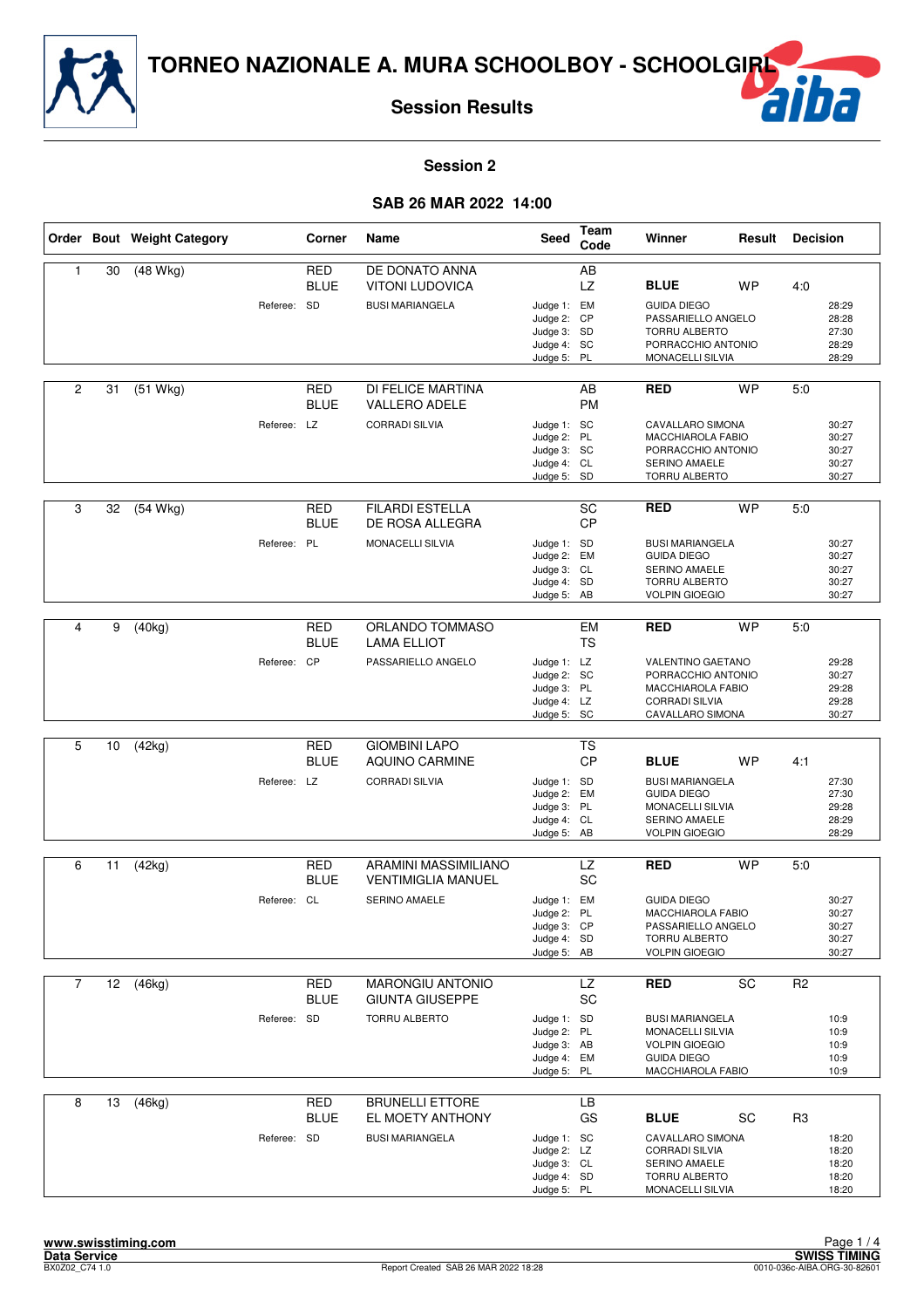

# F

## **Session 2**

# **SAB 26 MAR 2022 14:00**

|                   |    | Order Bout Weight Category |             | Corner                    | Name                                                                        | Seed                                                                    | Team<br>Code    | Winner                                                                                                                              | Result    | <b>Decision</b> |                                               |
|-------------------|----|----------------------------|-------------|---------------------------|-----------------------------------------------------------------------------|-------------------------------------------------------------------------|-----------------|-------------------------------------------------------------------------------------------------------------------------------------|-----------|-----------------|-----------------------------------------------|
| 9                 | 14 | (48kg)                     | Referee: EM | <b>RED</b><br><b>BLUE</b> | DE VITA ALESSIO<br><b>MAZZOLA SALVATORE</b><br><b>GUIDA DIEGO</b>           | Judge 1: PL<br>Judge 2: PL<br>Judge 3: CL<br>Judge 4: AB<br>Judge 5: SD | <b>TS</b><br>SC | <b>RED</b><br>MACCHIAROLA FABIO<br>MONACELLI SILVIA<br>SERINO AMAELE<br><b>VOLPIN GIOEGIO</b><br><b>BUSI MARIANGELA</b>             | <b>WP</b> | 3:2             | 28:29<br>29:28<br>27:30<br>29:28<br>29:28     |
| 10                | 15 | (48kg)                     | Referee: SC | <b>RED</b><br><b>BLUE</b> | <b>ESPOSITO CARLO</b><br><b>SCARFATO GENNARO</b><br><b>CAVALLARO SIMONA</b> | Judge 1: EM<br>Judge 2: PL<br>Judge 3: CL<br>Judge 4: SD<br>Judge 5: SD | AB<br><b>CP</b> | <b>RED</b><br><b>GUIDA DIEGO</b><br>MACCHIAROLA FABIO<br>SERINO AMAELE<br><b>TORRU ALBERTO</b><br><b>BUSI MARIANGELA</b>            | <b>WP</b> | 3:2             | 29:28<br>29:28<br>28:29<br>28:29<br>30:27     |
| 11                | 16 | (50kg)                     | Referee: LZ | RED<br><b>BLUE</b>        | <b>MIANO ALESSIO</b><br>CAFARELLI VINCENZO<br>VALENTINO GAETANO             | Judge 1: SD<br>Judge 2: LZ<br>Judge 3: PL<br>Judge 4: CP<br>Judge 5: SD | SC<br>LG        | <b>BLUE</b><br><b>BUSI MARIANGELA</b><br><b>CORRADI SILVIA</b><br>MONACELLI SILVIA<br>PASSARIELLO ANGELO<br>TORRU ALBERTO           | <b>WP</b> | 5:0             | 28:29<br>28:29<br>28:29<br>27:30<br>27:30     |
| $12 \overline{ }$ | 17 | (50kg)                     | Referee: SC | <b>RED</b><br><b>BLUE</b> | <b>ARGIOLAS MICHELE</b><br><b>MAIO VINCENZO</b><br>PORRACCHIO ANTONIO       | Judge 1: AB<br>Judge 2: CL<br>Judge 3: PL<br>Judge 4: EM<br>Judge 5: SC | SD<br><b>MC</b> | <b>RED</b><br><b>VOLPIN GIOEGIO</b><br>SERINO AMAELE<br>MACCHIAROLA FABIO<br><b>GUIDA DIEGO</b><br>CAVALLARO SIMONA                 | <b>WP</b> | 5:0             | 30:26<br>30:27<br>30:27<br>30:27<br>30:27     |
| 13                | 18 | (52kg)                     | Referee: AB | <b>RED</b><br><b>BLUE</b> | <b>MIANO ANTONINO</b><br><b>ACQUASANTA KEVIN</b><br><b>VOLPIN GIOEGIO</b>   | Judge 1: SD<br>Judge 2: PL<br>Judge 3: CP<br>Judge 4: CL<br>Judge 5: PL | SC<br>LZ        | <b>BLUE</b><br><b>BUSI MARIANGELA</b><br>MONACELLI SILVIA<br>PASSARIELLO ANGELO<br><b>SERINO AMAELE</b><br>MACCHIAROLA FABIO        | <b>WP</b> | 5:0             | 27:30<br>27:30<br>27:30<br>27:30<br>27:30     |
| 14                | 19 | (52kg)                     | Referee: EM | <b>RED</b><br><b>BLUE</b> | MAZZARELLA CHRISTIAN<br><b>BRAMERINI ALESSANDRO</b><br><b>GUIDA DIEGO</b>   | Judge 1: SC<br>Judge 2: LZ<br>Judge 3: CP<br>Judge 4: SC<br>Judge 5: AB | GS<br><b>TS</b> | <b>BLUE</b><br>CAVALLARO SIMONA<br><b>CORRADI SILVIA</b><br>PASSARIELLO ANGELO<br>PORRACCHIO ANTONIO<br><b>VOLPIN GIOEGIO</b>       | <b>WP</b> | 4:1             | 27:29<br>28:28 *<br>29:27<br>27:29<br>28:28 * |
| 15                | 20 | (54kg)                     | Referee: PL | RED<br><b>BLUE</b>        | DE MICCO MATTEO<br><b>BELLANDI GABRIELE</b><br>MACCHIAROLA FABIO            | Judge 1: SD<br>Judge 2: LZ<br>Judge 3: PL<br>Judge 4: SD<br>Judge 5: AB | GS<br>PM        | <b>BLUE</b><br><b>BUSI MARIANGELA</b><br><b>CORRADI SILVIA</b><br>MONACELLI SILVIA<br><b>TORRU ALBERTO</b><br><b>VOLPIN GIOEGIO</b> | WP        | 5:0             | 27:30<br>28:29<br>27:30<br>28:29<br>27:30     |
| 16                | 21 | (54kg)                     | Referee: CL | RED<br><b>BLUE</b>        | MHAIDA AHMED<br>PESCE FRANCESCO<br>SERINO AMAELE                            | Judge 1: SD<br>Judge 2: EM<br>Judge 3: PL<br>Judge 4: CP<br>Judge 5: SD | SC<br>LZ        | <b>RED</b><br><b>BUSI MARIANGELA</b><br><b>GUIDA DIEGO</b><br>MACCHIAROLA FABIO<br>PASSARIELLO ANGELO<br>TORRU ALBERTO              | <b>WP</b> | 5.0             | 29:28<br>29:28<br>29:28<br>30:27<br>30:27     |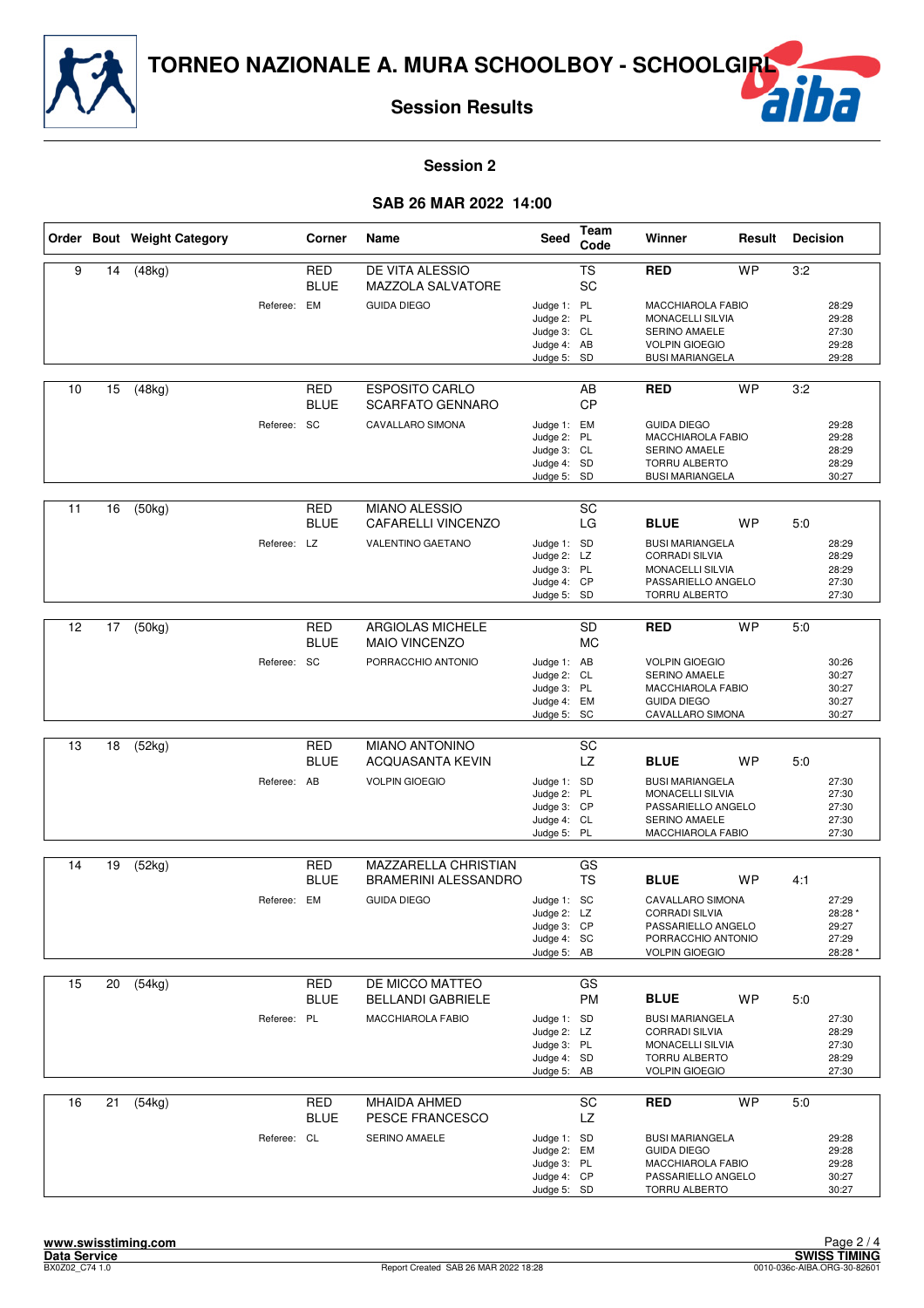

# F

## **Session 2**

## **SAB 26 MAR 2022 14:00**

|    |    | Order Bout Weight Category |             | Corner                    | Name                                        | Seed                                                                    | <b>Team</b><br>Code          | Winner                                                                                                                      | Result    | <b>Decision</b> |                                           |
|----|----|----------------------------|-------------|---------------------------|---------------------------------------------|-------------------------------------------------------------------------|------------------------------|-----------------------------------------------------------------------------------------------------------------------------|-----------|-----------------|-------------------------------------------|
| 17 | 22 | (57kg)                     |             | <b>RED</b><br><b>BLUE</b> | ZAPPARRATA LEONARDO<br>MONZILLO ALESSANDRO  |                                                                         | SC<br><b>LZ</b>              | <b>RED</b>                                                                                                                  | <b>WP</b> | 5:0             |                                           |
|    |    |                            | Referee: SD |                           | <b>BUSI MARIANGELA</b>                      | Judge 1: EM<br>Judge 2: PL<br>Judge 3: PL<br>Judge 4: CP<br>Judge 5: AB |                              | <b>GUIDA DIEGO</b><br>MACCHIAROLA FABIO<br><b>MONACELLI SILVIA</b><br>PASSARIELLO ANGELO<br><b>VOLPIN GIOEGIO</b>           |           |                 | 30:27<br>30:27<br>29:28<br>29:28<br>29:28 |
| 18 | 23 | (57kg)                     |             | RED<br><b>BLUE</b>        | <b>SEMERIA CARLO</b><br>SANTILLO ANTONIO    |                                                                         | <b>PM</b><br><b>CP</b>       | <b>RED</b>                                                                                                                  | SC        | R <sub>2</sub>  |                                           |
|    |    |                            | Referee: SC |                           | CAVALLARO SIMONA                            | Judge 1: LZ<br>Judge 2: CL<br>Judge 3: SD<br>Judge 4: AB<br>Judge 5: SC |                              | <b>CORRADI SILVIA</b><br><b>SERINO AMAELE</b><br><b>TORRU ALBERTO</b><br><b>VOLPIN GIOEGIO</b><br>PORRACCHIO ANTONIO        |           |                 | 9:10<br>10:9<br>10:9<br>9:10<br>10:9      |
| 19 | 24 | (60kg)                     |             | <b>RED</b><br><b>BLUE</b> | <b>MARKU DARIO</b><br><b>RICCI FILIPPO</b>  |                                                                         | <b>EM</b><br>LZ              | <b>RED</b>                                                                                                                  | <b>WP</b> | 5:0             |                                           |
|    |    |                            | Referee: SC |                           | PORRACCHIO ANTONIO                          | Judge 1: SD<br>Judge 2: SC<br>Judge 3: PL<br>Judge 4: PL<br>Judge 5: CP |                              | <b>BUSI MARIANGELA</b><br>CAVALLARO SIMONA<br><b>MACCHIAROLA FABIO</b><br>MONACELLI SILVIA<br>PASSARIELLO ANGELO            |           |                 | 29:28<br>29:28<br>30:27<br>29:28<br>29:28 |
|    |    |                            |             |                           |                                             |                                                                         |                              |                                                                                                                             |           |                 |                                           |
| 20 | 25 | (60kg)                     |             | <b>RED</b><br><b>BLUE</b> | <b>OLIVA CRISTIAN</b><br>CALVANI DIEGO      |                                                                         | $\overline{CP}$<br><b>TS</b> | <b>RED</b>                                                                                                                  | <b>WP</b> | 5:0             |                                           |
|    |    |                            | Referee: AB |                           | <b>VOLPIN GIOEGIO</b>                       | Judge 1: LZ<br>Judge 2: EM<br>Judge 3: CL<br>Judge 4: SD<br>Judge 5: PL |                              | <b>CORRADI SILVIA</b><br><b>GUIDA DIEGO</b><br><b>SERINO AMAELE</b><br>TORRU ALBERTO<br>MONACELLI SILVIA                    |           |                 | 29:28<br>30:27<br>30:27<br>30:27<br>30:27 |
|    |    |                            |             |                           |                                             |                                                                         |                              |                                                                                                                             |           |                 |                                           |
| 21 | 26 | (63kg)                     |             | <b>RED</b><br><b>BLUE</b> | <b>COJOCARU EDUARD</b><br>NOCADELLO TIBERIO |                                                                         | LZ<br>GS                     | <b>BLUE</b>                                                                                                                 | <b>WP</b> | 5:0             |                                           |
|    |    |                            | Referee: PL |                           | MONACELLI SILVIA                            | Judge 1: SD<br>Judge 2: SC<br>Judge 3: PL<br>Judge 4: SC<br>Judge 5: AB |                              | <b>BUSI MARIANGELA</b><br>CAVALLARO SIMONA<br>MACCHIAROLA FABIO<br>PORRACCHIO ANTONIO<br><b>VOLPIN GIOEGIO</b>              |           |                 | 27:30<br>28:29<br>27:30<br>27:30<br>27:30 |
| 22 | 27 | (63kg)                     |             | RED                       | <b>SOUDA ILYAS</b>                          |                                                                         | <b>TS</b>                    | <b>RED</b>                                                                                                                  | <b>WO</b> |                 |                                           |
|    |    |                            |             | <b>BLUE</b>               | RACCARDI FABIANO                            |                                                                         | SC                           |                                                                                                                             |           |                 |                                           |
|    |    |                            | Referee: LZ |                           | <b>VALENTINO GAETANO</b>                    | Judge 1: LZ<br>Judge 2: EM<br>Judge 3: CP<br>Judge 4: SD<br>Judge 5: CL |                              | <b>CORRADI SILVIA</b><br><b>GUIDA DIEGO</b><br>PASSARIELLO ANGELO<br>TORRU ALBERTO<br>SERINO AMAELE                         |           |                 |                                           |
| 23 | 28 | (66kg)                     |             | <b>RED</b>                | SPATAFORA GIANLUCA                          |                                                                         | SC                           |                                                                                                                             |           |                 |                                           |
|    |    |                            |             | <b>BLUE</b>               | <b>VOZZA GABRIELE</b>                       |                                                                         | <b>PL</b>                    | <b>BLUE</b>                                                                                                                 | <b>WP</b> | 4.0             |                                           |
|    |    |                            | Referee: LZ |                           | VALENTINO GAETANO                           | Judge 1: SD<br>Judge 2: LZ<br>Judge 3: AB<br>Judge 4: CL<br>Judge 5: EM |                              | <b>BUSI MARIANGELA</b><br><b>CORRADI SILVIA</b><br><b>VOLPIN GIOEGIO</b><br>SERINO AMAELE<br><b>GUIDA DIEGO</b>             |           |                 | 27:30<br>27:30<br>28:28<br>27:30<br>28:29 |
| 24 | 29 | (66kg)                     |             | <b>RED</b>                | <b>GJINI BRAIAN</b>                         |                                                                         | VE                           |                                                                                                                             |           |                 |                                           |
|    |    |                            | Referee: EM | <b>BLUE</b>               | POLLICELLI LORENZO<br><b>GUIDA DIEGO</b>    | Judge 1: SC<br>Judge 2: PL<br>Judge 3: PL<br>Judge 4: CP<br>Judge 5: SC | LZ                           | <b>BLUE</b><br>CAVALLARO SIMONA<br>MACCHIAROLA FABIO<br><b>MONACELLI SILVIA</b><br>PASSARIELLO ANGELO<br>PORRACCHIO ANTONIO | WP        | 5:0             | 27:30<br>27:30<br>27:30<br>27:30<br>27:30 |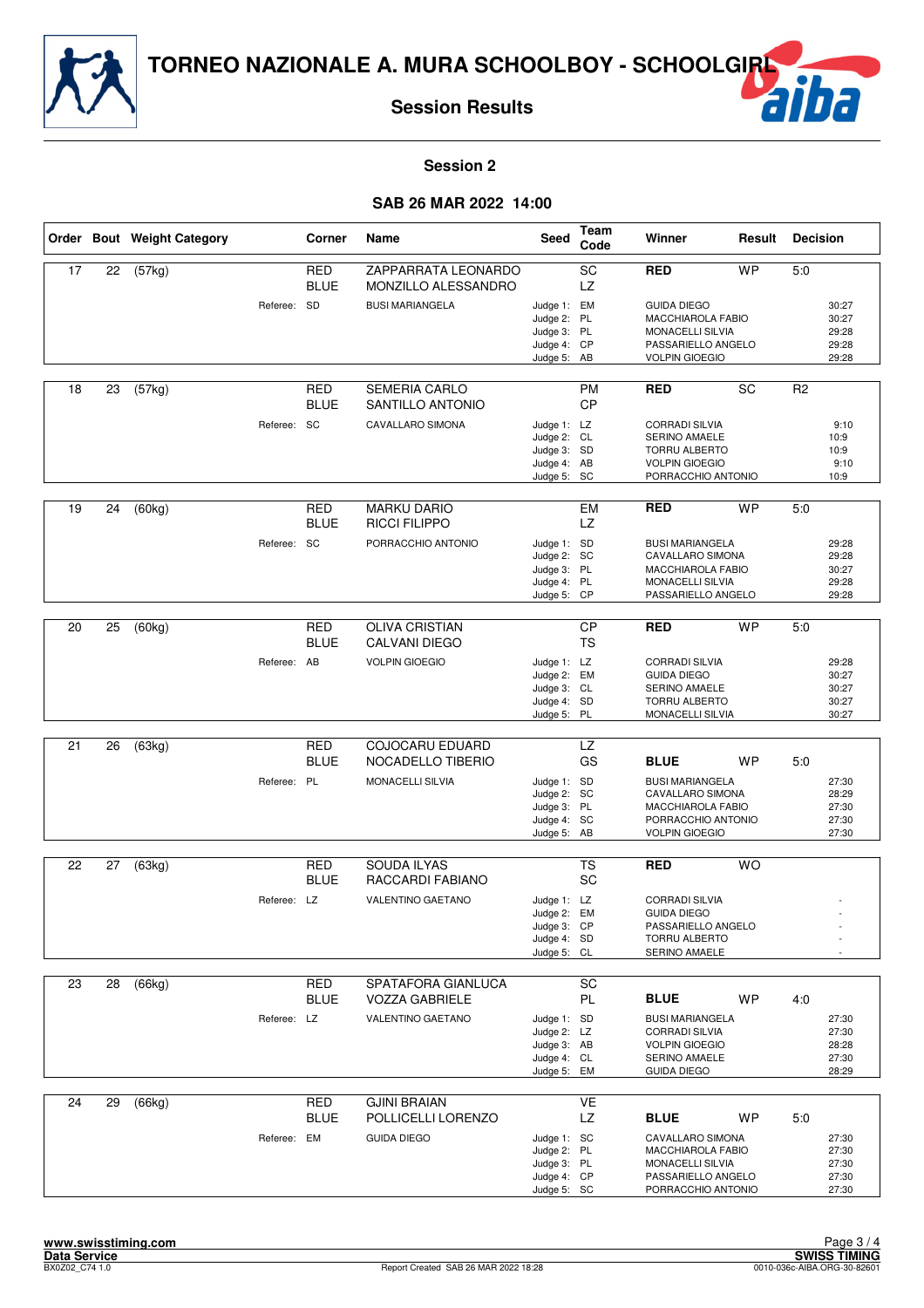

| <b>LEGEND</b>       |    |              |                                      |          |    |               |                             |
|---------------------|----|--------------|--------------------------------------|----------|----|---------------|-----------------------------|
|                     |    |              |                                      |          |    |               |                             |
| Preferred winner    | Rn | Round number | wo                                   | Walkover | WP | Win on points |                             |
|                     |    |              |                                      |          |    |               |                             |
| www.swisstiming.com |    |              |                                      |          |    |               | Page $4/4$                  |
| <b>Data Service</b> |    |              |                                      |          |    |               | <b>SWISS TIMING</b>         |
|                     |    |              |                                      |          |    |               |                             |
| BX0Z02 C74 1.0      |    |              | Report Created SAB 26 MAR 2022 18:28 |          |    |               | 0010-036c-AIBA.ORG-30-82601 |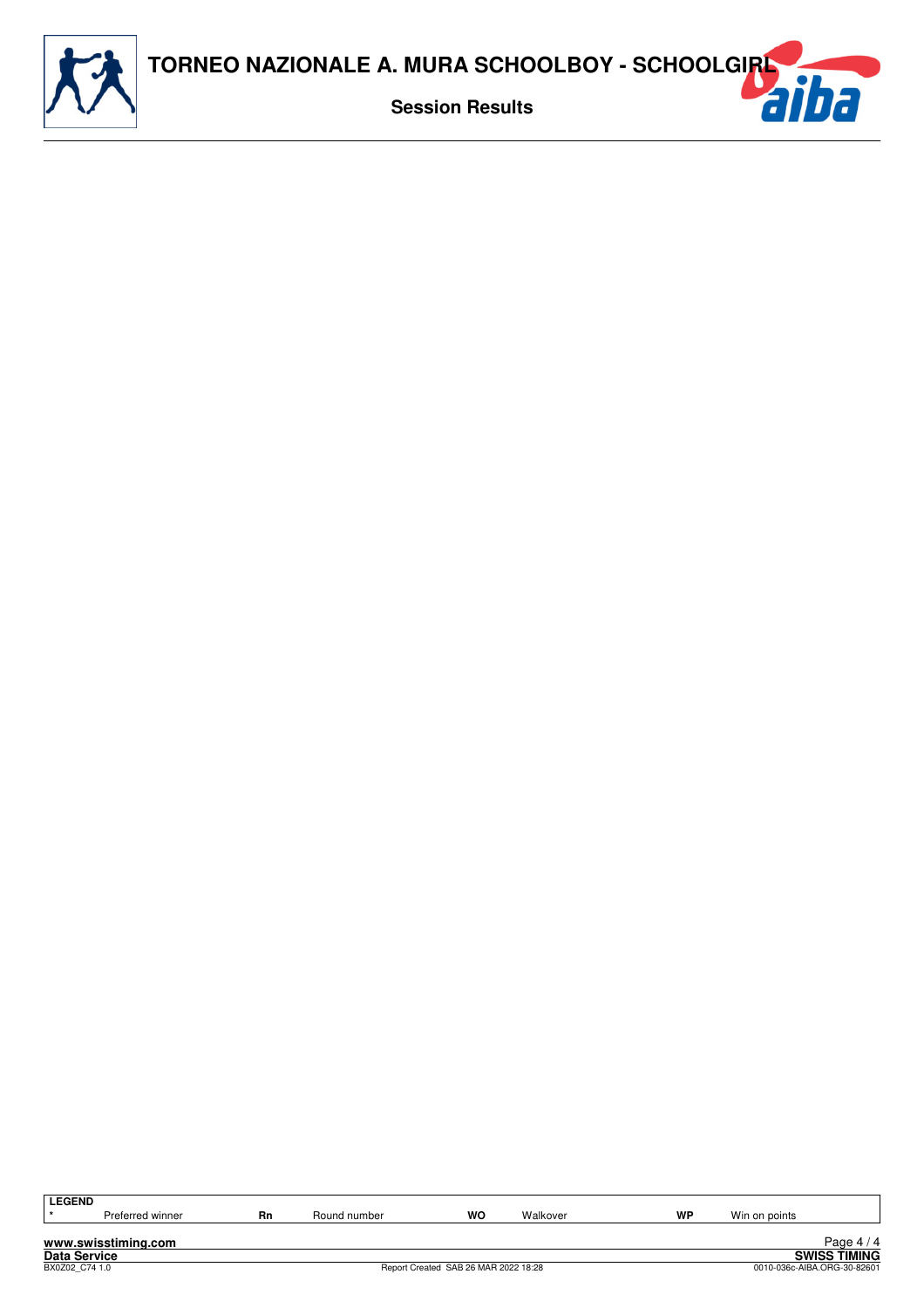



### **Session 2**

## **SAB 26 MAR 2022 14:00**

| ∣ Order |    | <b>Bout</b> Weight Category |             | Corner                    | Name                                           | Seed                                                                    | Team<br>Code | Winner                                                                                                                   | Result    | <b>Decision</b>                           |
|---------|----|-----------------------------|-------------|---------------------------|------------------------------------------------|-------------------------------------------------------------------------|--------------|--------------------------------------------------------------------------------------------------------------------------|-----------|-------------------------------------------|
|         | 18 | $(67$ Akg)                  |             | <b>RED</b><br><b>BLUE</b> | <b>FONDI LORENZO</b><br><b>BOUSSADRA BILAL</b> |                                                                         | МC<br>CP     | <b>BLUE</b>                                                                                                              | <b>WP</b> | 5:0                                       |
|         |    |                             | Referee: PL |                           | <b>MACCHIAROLA FABIO</b>                       | Judge 1: SD<br>Judge 2: LZ<br>Judge 3: CL<br>Judge 4: SD<br>Judge 5: AB |              | <b>BUSI MARIANGELA</b><br><b>CORRADI SILVIA</b><br><b>SERINO AMAELE</b><br><b>TORRU ALBERTO</b><br><b>VOLPIN GIOEGIO</b> |           | 27:30<br>27:30<br>27:30<br>27:30<br>26:30 |

**Win on points**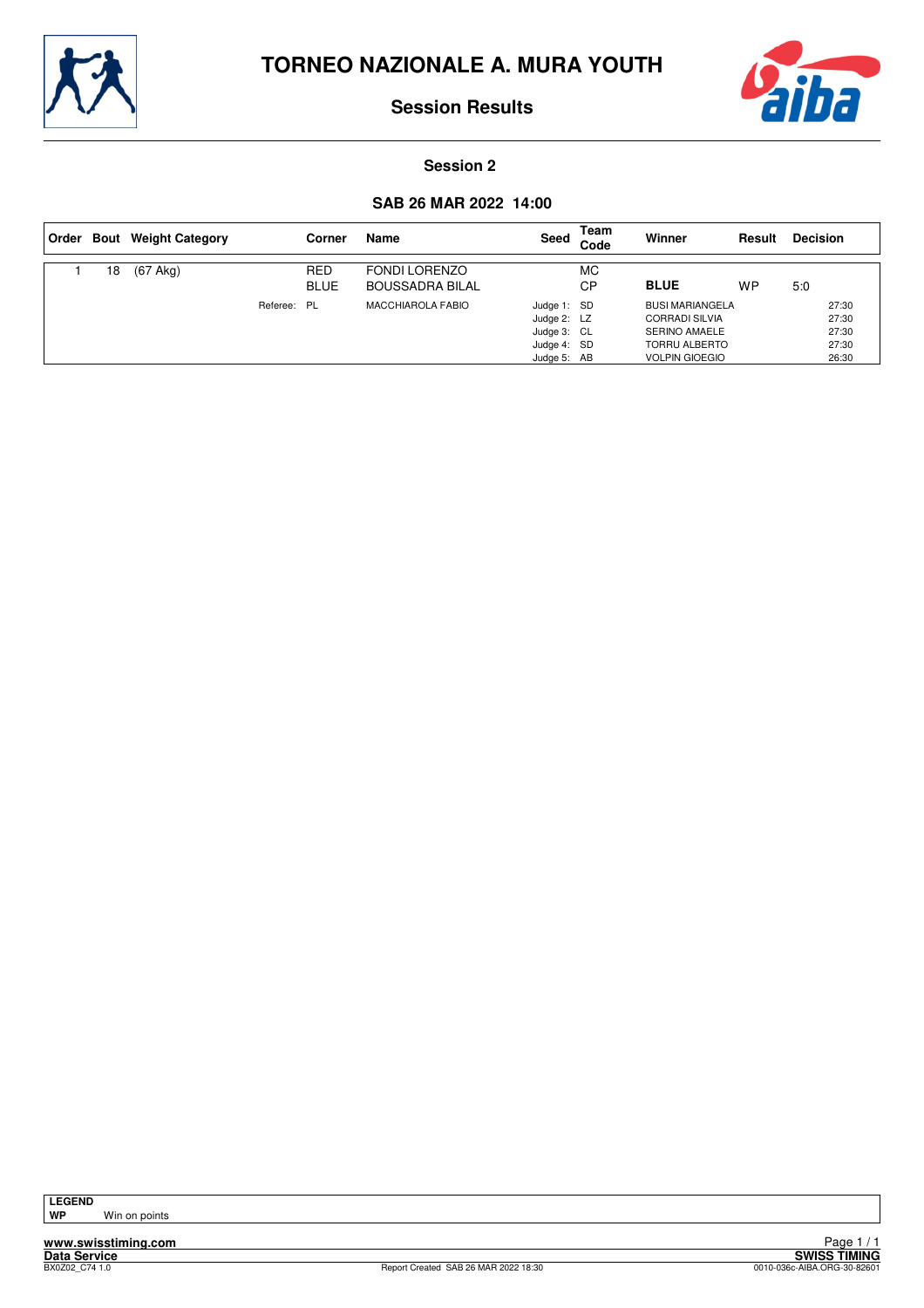



### **Session 3**

|                |    | Order Bout Weight Category |             | Corner                    | Name                                             | Seed                                                                    | Team<br>Code    | Winner                                                                                                                      | Result    | <b>Decision</b> |                                           |
|----------------|----|----------------------------|-------------|---------------------------|--------------------------------------------------|-------------------------------------------------------------------------|-----------------|-----------------------------------------------------------------------------------------------------------------------------|-----------|-----------------|-------------------------------------------|
| 1              | 22 | (60kg)                     |             | <b>RED</b><br><b>BLUE</b> | <b>SCALA UMBERTO</b><br><b>ESPOSITO GIUSEPPE</b> |                                                                         | SC<br>CP        | <b>BLUE</b>                                                                                                                 | WP        | 5:0             |                                           |
|                |    |                            | Referee: TS |                           | <b>FRANCHI CARLO</b>                             | Judge 1: SD<br>Judge 2: PL<br>Judge 3: CL<br>Judge 4: SD<br>Judge 5: AB |                 | <b>BUSI MARIANGELA</b><br><b>MACCHIAROLA FABIO</b><br><b>SERINO AMAELE</b><br><b>TORRU ALBERTO</b><br><b>VOLPIN GIOEGIO</b> |           |                 | 28:29<br>27:30<br>27:30<br>27:30<br>28:29 |
| 2              | 19 | (51kg)                     |             | <b>RED</b><br><b>BLUE</b> | <b>CANNONE TOMMASO</b><br><b>IAIA FRANCESCO</b>  |                                                                         | LZ<br>PL        | <b>RED</b>                                                                                                                  | <b>WP</b> | 5:0             |                                           |
|                |    |                            | Referee: AB |                           | <b>VOLPIN GIOEGIO</b>                            | Judge 1: SD<br>Judge 2: CL<br>Judge 3: SC<br>Judge 4: CP<br>Judge 5: SD |                 | <b>TORRU ALBERTO</b><br>SERINO AMAELE<br>PORRACCHIO ANTONIO<br>PASSARIELLO ANGELO<br><b>BUSI MARIANGELA</b>                 |           |                 | 30:26<br>29:27<br>29:27<br>30:26<br>30:26 |
| 3              | 20 | (54kg)                     |             | RED<br><b>BLUE</b>        | <b>MOSCA SANTE</b><br><b>CAMPANILE DARIO</b>     |                                                                         | <b>TS</b><br>EM | <b>BLUE</b>                                                                                                                 | <b>WP</b> | 5:0             |                                           |
|                |    |                            | Referee: LZ |                           | <b>CORRADI SILVIA</b>                            | Judge 1: LZ<br>Judge 2: SD<br>Judge 3: CL<br>Judge 4: SC<br>Judge 5: CP |                 | VALENTINO GAETANO<br>TORRU ALBERTO<br><b>SERINO AMAELE</b><br>PORRACCHIO ANTONIO<br>PASSARIELLO ANGELO                      |           |                 | 26:30<br>26:30<br>25:30<br>25:30<br>26:30 |
|                |    |                            |             |                           |                                                  |                                                                         |                 |                                                                                                                             |           |                 |                                           |
| 4              | 21 | (57kg)                     |             | <b>RED</b><br><b>BLUE</b> | RODRIGUEZ GIAN LUCA<br><b>GROTTI SIMONE</b>      |                                                                         | LB<br><b>EM</b> | <b>BLUE</b>                                                                                                                 | WP        | 5:0             |                                           |
|                |    |                            | Referee: TS |                           | <b>FRANCHI CARLO</b>                             | Judge 1: SD<br>Judge 2: PL<br>Judge 3: PL<br>Judge 4: CP<br>Judge 5: SD |                 | <b>TORRU ALBERTO</b><br>MACCHIAROLA FABIO<br>MONACELLI SILVIA<br>PASSARIELLO ANGELO<br><b>BUSI MARIANGELA</b>               |           |                 | 27:30<br>28:29<br>28:29<br>28:29<br>28:29 |
|                |    |                            |             |                           |                                                  |                                                                         |                 |                                                                                                                             |           |                 |                                           |
| 5              | 23 | (63.5kg)                   |             | <b>RED</b><br><b>BLUE</b> | PASSAROTTI MOUHIB<br><b>TOMASELLI THOMAS</b>     |                                                                         | LB<br><b>LZ</b> | <b>RED</b>                                                                                                                  | <b>WP</b> | 4:0             |                                           |
|                |    |                            | Referee: SC |                           | PORRACCHIO ANTONIO                               | Judge 1: CL<br>Judge 2: SD<br>Judge 3: EM<br>Judge 4: AB<br>Judge 5: TS |                 | SERINO AMAELE<br>TORRU ALBERTO<br><b>GUIDA DIEGO</b><br><b>VOLPIN GIOEGIO</b><br><b>FRANCHI CARLO</b>                       |           |                 | 29:27<br>29:27<br>28:28<br>30:26<br>29:27 |
| 6              | 24 | (67 Bkg)                   |             | RED                       | <b>VETTORE NICOLO'</b>                           |                                                                         | VE              | <b>RED</b>                                                                                                                  | <b>WP</b> | 5:0             |                                           |
|                |    |                            |             | <b>BLUE</b>               | <b>CURY ROBERTO</b>                              |                                                                         | LZ              |                                                                                                                             |           |                 |                                           |
|                |    |                            | Referee: PL |                           | MONACELLI SILVIA                                 | Judge 1: SD<br>Judge 2: TS<br>Judge 3: PL<br>Judge 4: CL<br>Judge 5: CP |                 | <b>BUSI MARIANGELA</b><br>FRANCHI CARLO<br>MACCHIAROLA FABIO<br>SERINO AMAELE<br>PASSARIELLO ANGELO                         |           |                 | 29:28<br>30:27<br>30:27<br>29:28<br>30:27 |
| $\overline{7}$ | 25 | (71kg)                     |             | RED<br><b>BLUE</b>        | RENDOLA LORENZO<br><b>VIRANO MANUEL</b>          |                                                                         | GS<br><b>PM</b> | <b>RED</b>                                                                                                                  | <b>WP</b> | 4:1             |                                           |
|                |    |                            | Referee: LZ |                           | VALENTINO GAETANO                                | Judge 1: AB<br>Judge 2: SD<br>Judge 3: CL<br>Judge 4: SC<br>Judge 5: EM |                 | <b>VOLPIN GIOEGIO</b><br><b>TORRU ALBERTO</b><br>SERINO AMAELE<br>PORRACCHIO ANTONIO<br><b>GUIDA DIEGO</b>                  |           |                 | 29:28<br>28:29<br>29:28<br>29:28<br>29:28 |
| 8              | 26 | (75kg)                     |             | RED<br><b>BLUE</b>        | LAMDARGAL AIMANE<br>DELLE CURTI CIRO             |                                                                         | AB<br>GS        | <b>BLUE</b>                                                                                                                 | <b>WP</b> | 5:0             |                                           |
|                |    |                            | Referee: PL |                           | MACCHIAROLA FABIO                                | Judge 1: SD<br>Judge 2: TS<br>Judge 3: PL<br>Judge 4: EM<br>Judge 5: SC |                 | <b>BUSI MARIANGELA</b><br><b>FRANCHI CARLO</b><br>MONACELLI SILVIA<br><b>GUIDA DIEGO</b><br>PORRACCHIO ANTONIO              |           |                 | 26:30<br>26:30<br>26:30<br>26:30<br>26:30 |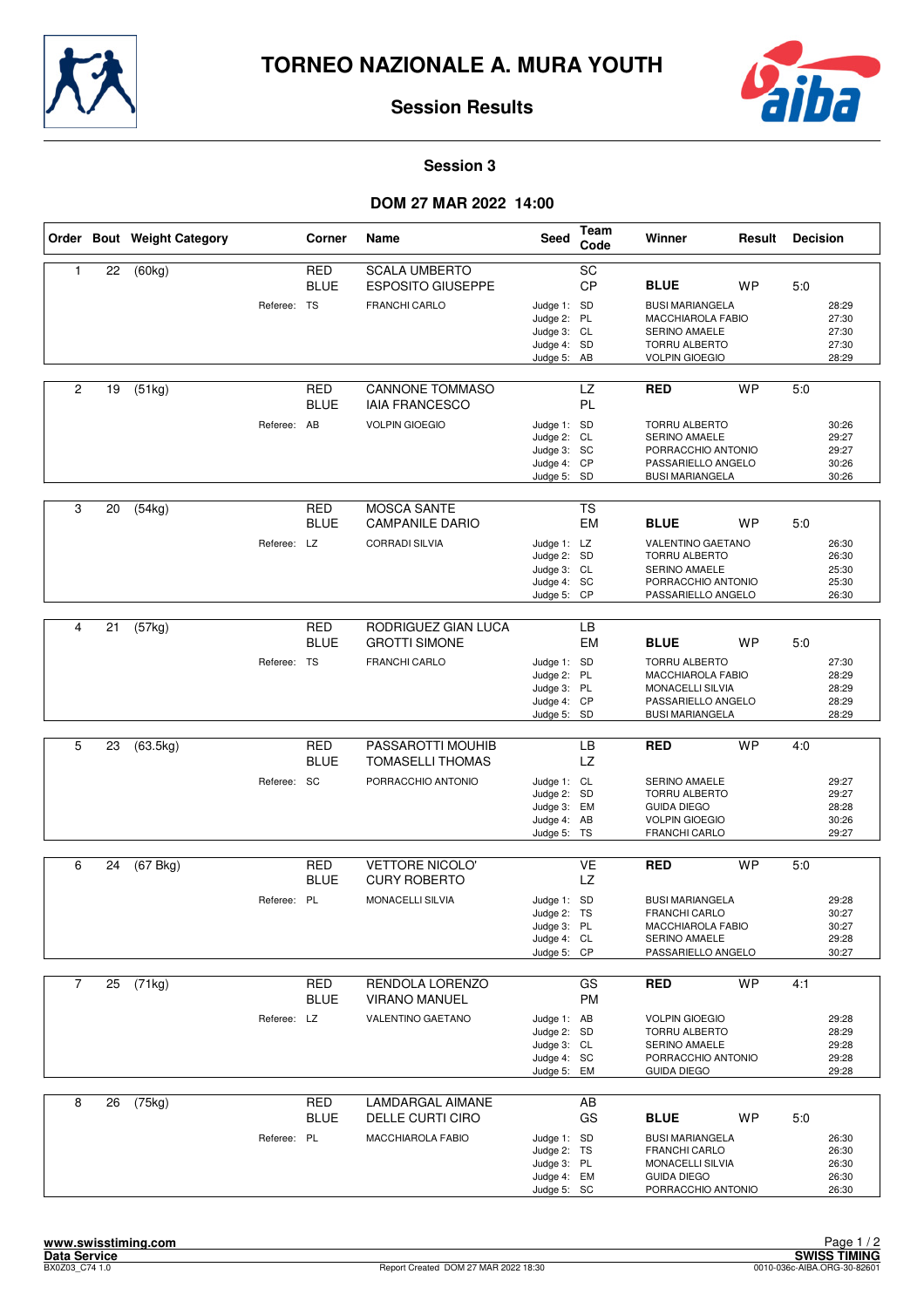



#### **Session 3**

| Order |    | <b>Bout</b> Weight Category |             | Corner                    | Name                                | Seed                                                                    | Team<br>Code    | Winner                                                                                                                      | Result | <b>Decision</b>                           |
|-------|----|-----------------------------|-------------|---------------------------|-------------------------------------|-------------------------------------------------------------------------|-----------------|-----------------------------------------------------------------------------------------------------------------------------|--------|-------------------------------------------|
| 9     | 27 | (80kg)                      |             | <b>RED</b><br><b>BLUE</b> | SORBO MOSE'<br><b>MORINA ERLOND</b> |                                                                         | PL<br><b>EM</b> | <b>BLUE</b>                                                                                                                 | DSQ    | R <sub>3</sub> 2:32                       |
|       |    |                             | Referee: TS |                           | <b>FRANCHI CARLO</b>                | Judge 1: CL<br>Judge 2: SD<br>Judge 3: LZ<br>Judge 4: SD<br>Judge 5: LZ |                 | <b>SERINO AMAELE</b><br><b>TORRU ALBERTO</b><br><b>VALENTINO GAETANO</b><br><b>BUSI MARIANGELA</b><br><b>CORRADI SILVIA</b> |        | 19:18<br>19:18<br>18:19<br>19:18<br>18:19 |

| GH<br>n<br>.,<br>N<br>L. |
|--------------------------|
| ÷                        |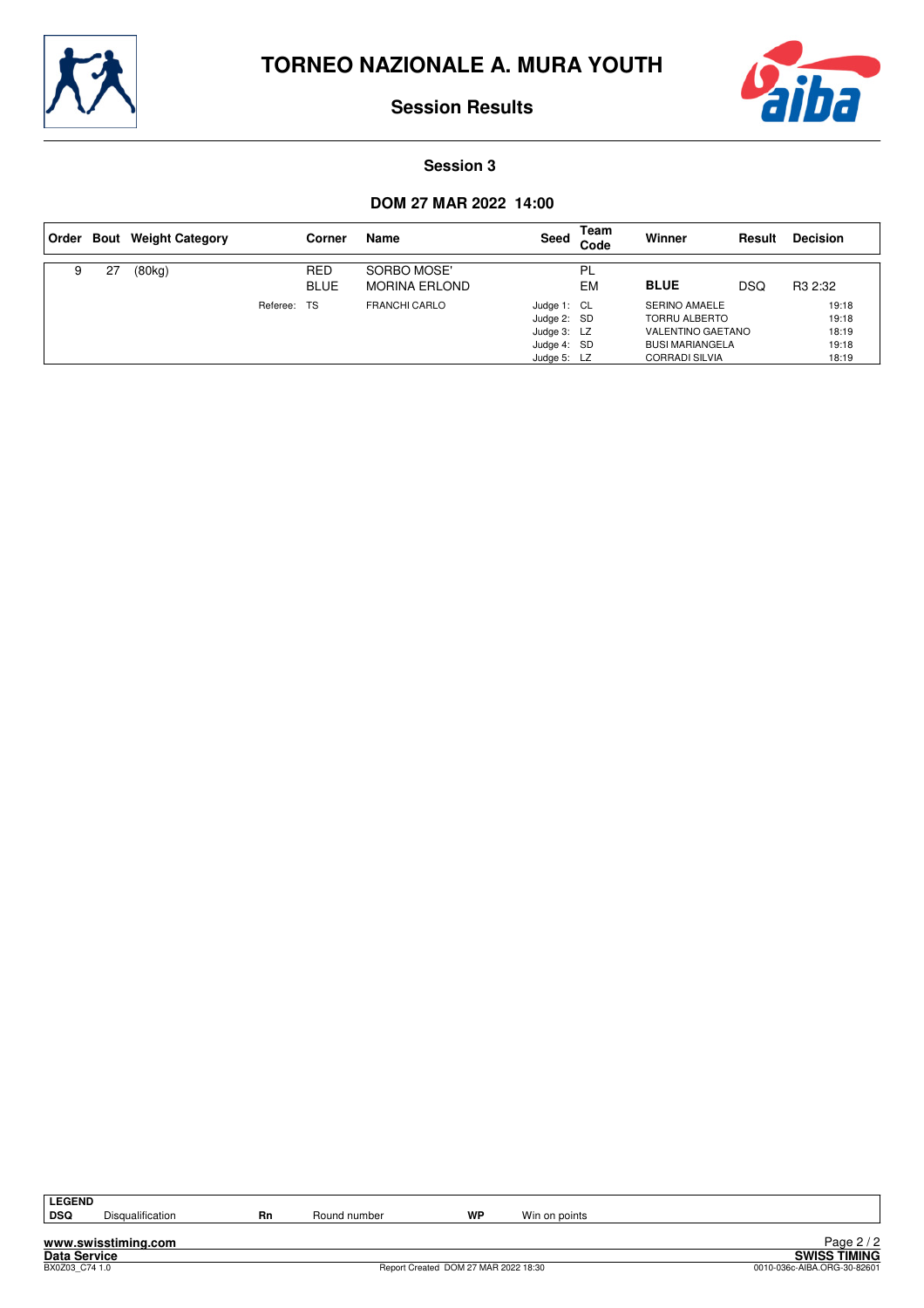

# F

## **Session 3**

|                |    | Order Bout Weight Category |             | Corner                    | Name                                                                         | Seed                                                                    | Team<br>Code    | Winner                                                                                                                                         | Result    | <b>Decision</b>                                  |                                           |
|----------------|----|----------------------------|-------------|---------------------------|------------------------------------------------------------------------------|-------------------------------------------------------------------------|-----------------|------------------------------------------------------------------------------------------------------------------------------------------------|-----------|--------------------------------------------------|-------------------------------------------|
| 1              | 33 | (40kg)                     | Referee: LZ | <b>RED</b><br><b>BLUE</b> | <b>SCIUTO KEVIN</b><br>ORLANDO TOMMASO<br><b>CORRADI SILVIA</b>              | Judge 1: PL<br>Judge 2: PL<br>Judge 3: CP<br>Judge 4: CL<br>Judge 5: SD | SC<br><b>EM</b> | <b>BLUE</b><br><b>WP</b><br><b>MACCHIAROLA FABIO</b><br><b>MONACELLI SILVIA</b><br>PASSARIELLO ANGELO<br><b>SERINO AMAELE</b><br>TORRU ALBERTO |           | 4:1<br>28:29<br>29:28<br>28:29<br>27:30<br>28:29 |                                           |
| $\overline{c}$ | 40 | $\overline{(57kg)}$        | Referee: PL | <b>RED</b><br><b>BLUE</b> | ZAPPARRATA LEONARDO<br><b>SEMERIA CARLO</b><br>MONACELLI SILVIA              | Judge 1: LZ<br>Judge 2: EM<br>Judge 3: LZ<br>Judge 4: AB<br>Judge 5: CL | SC<br><b>PM</b> | <b>RED</b><br><b>CORRADI SILVIA</b><br><b>GUIDA DIEGO</b><br>VALENTINO GAETANO<br><b>VOLPIN GIOEGIO</b><br>SERINO AMAELE                       | <b>WP</b> | 4:1                                              | 30:27<br>30:27<br>29:28<br>30:27<br>28:29 |
| 3              | 39 | (54kg)                     | Referee: EM | RED<br><b>BLUE</b>        | <b>BELLANDI GABRIELE</b><br><b>MHAIDA AHMED</b><br><b>GUIDA DIEGO</b>        | Judge 1: SD<br>Judge 2: LZ<br>Judge 3: TS<br>Judge 4: PL<br>Judge 5: PL | <b>PM</b><br>SC | <b>RED</b><br><b>BUSI MARIANGELA</b><br><b>CORRADI SILVIA</b><br><b>FRANCHI CARLO</b><br>MACCHIAROLA FABIO<br>MONACELLI SILVIA                 | <b>WP</b> | 5:0                                              | 29:27<br>30:26<br>30:26<br>30:26<br>30:26 |
| 4              | 34 | (42kg)                     | Referee: SC | <b>RED</b><br><b>BLUE</b> | AQUINO CARMINE<br>ARAMINI MASSIMILIANO<br>CAVALLARO SIMONA                   | Judge 1: SD<br>Judge 2: SC<br>Judge 3: CL<br>Judge 4: SD<br>Judge 5: AB | CP<br><b>LZ</b> | <b>BLUE</b><br><b>BUSI MARIANGELA</b><br>PORRACCHIO ANTONIO<br>SERINO AMAELE<br>TORRU ALBERTO<br><b>VOLPIN GIOEGIO</b>                         | WP        | 5:0                                              | 27:30<br>27:30<br>27:30<br>28:29<br>27:30 |
| 5              | 35 | (46kg)                     | Referee: SD | <b>RED</b><br><b>BLUE</b> | <b>MARONGIU ANTONIO</b><br>EL MOETY ANTHONY<br><b>BUSI MARIANGELA</b>        | Judge 1: TS<br>Judge 2: EM<br>Judge 3: PL<br>Judge 4: PL<br>Judge 5: CP | <b>LZ</b><br>GS | <b>BLUE</b><br><b>FRANCHI CARLO</b><br><b>GUIDA DIEGO</b><br>MACCHIAROLA FABIO<br><b>MONACELLI SILVIA</b><br>PASSARIELLO ANGELO                | <b>WP</b> | 3:2                                              | 28:29<br>29:28<br>28:29<br>28:29<br>29:28 |
| 6              | 36 | (48kg)                     | Referee: CL | RED<br><b>BLUE</b>        | DE VITA ALESSIO<br><b>ESPOSITO CARLO</b><br>SERINO AMAELE                    | Judge 1: SD<br>Judge 2: LZ<br>Judge 3: SC<br>Judge 4: EM<br>Judge 5: SD | TS<br>AB        | <b>BLUE</b><br><b>BUSI MARIANGELA</b><br><b>CORRADI SILVIA</b><br>PORRACCHIO ANTONIO<br><b>GUIDA DIEGO</b><br>TORRU ALBERTO                    | <b>WP</b> | 5:0                                              | 27:30<br>27:30<br>27:30<br>27:30<br>27:30 |
| $\overline{7}$ | 37 | (50kg)                     | Referee: CP | RED<br><b>BLUE</b>        | CAFARELLI VINCENZO<br>ARGIOLAS MICHELE<br>PASSARIELLO ANGELO                 | Judge 1: LZ<br>Judge 2: TS<br>Judge 3: EM<br>Judge 4: PL<br>Judge 5: PL | LG<br><b>SD</b> | <b>BLUE</b><br><b>CORRADI SILVIA</b><br><b>FRANCHI CARLO</b><br><b>GUIDA DIEGO</b><br>MACCHIAROLA FABIO<br>MONACELLI SILVIA                    | <b>WP</b> | 5:0                                              | 27:30<br>27:30<br>27:30<br>28:29<br>27:30 |
| 8              | 38 | (52kg)                     | Referee: SC | <b>RED</b><br><b>BLUE</b> | <b>ACQUASANTA KEVIN</b><br><b>BRAMERINI ALESSANDRO</b><br>PORRACCHIO ANTONIO | Judge 1: AB<br>Judge 2: SD<br>Judge 3: CL<br>Judge 4: CP<br>Judge 5: SD | LZ<br><b>TS</b> | <b>BLUE</b><br><b>VOLPIN GIOEGIO</b><br><b>TORRU ALBERTO</b><br>SERINO AMAELE<br>PASSARIELLO ANGELO<br><b>BUSI MARIANGELA</b>                  | WP        | 5:0                                              | 27:30<br>27:30<br>27:30<br>28:29<br>27:30 |